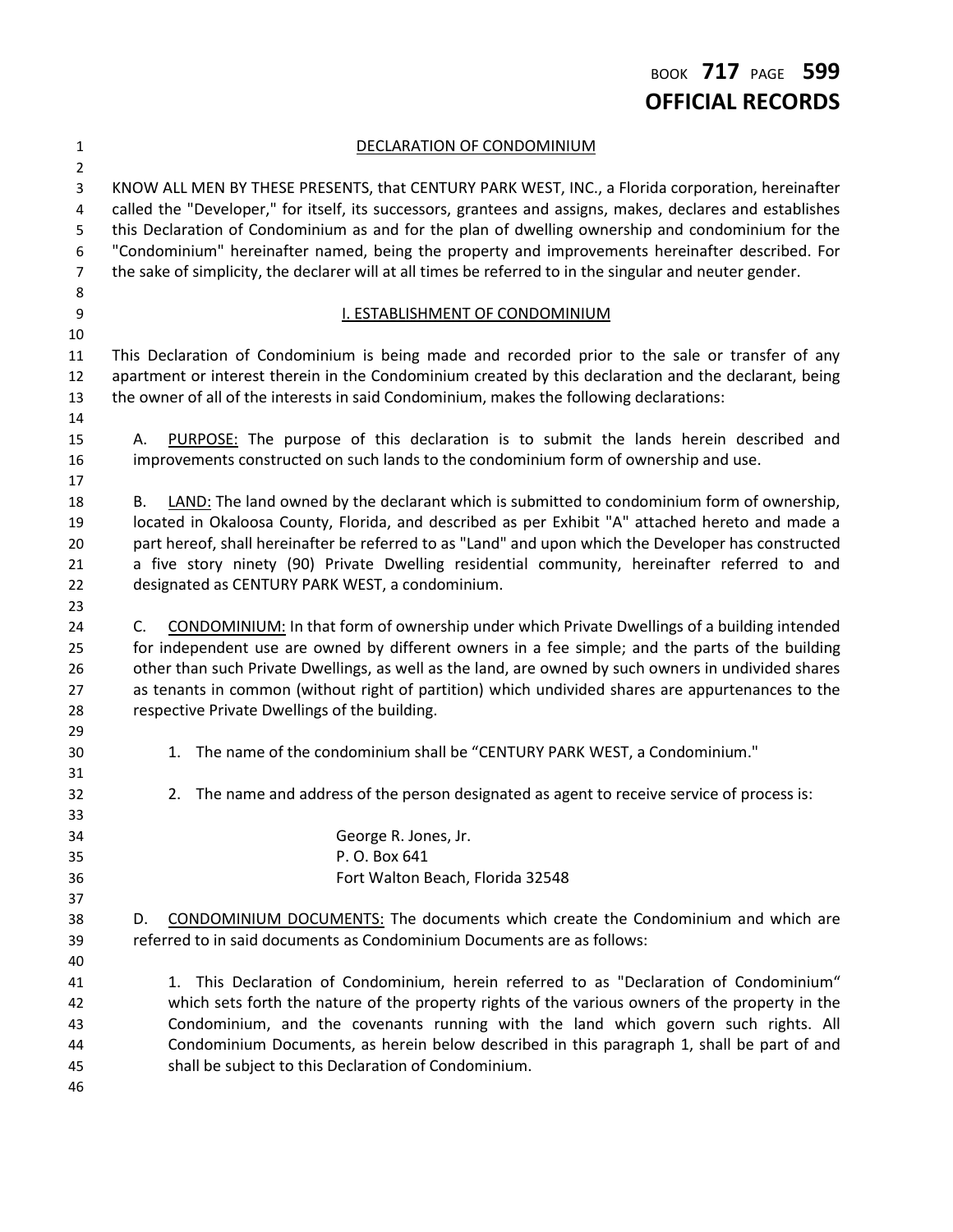### BOOK **717** PAGE **600 OFFICIAL RECORDS**

- a. Articles of Incorporation of CENTURY PARK VILLAS, INC., a Florida non-profit corporation, by which the owners of apartments shall administer the Condominium. b. By-Laws of CENTURY PARK VILLAS, INC., a Florida non-profit corporation. c. Survey - Exhibit "A" consisting of six sheets attached hereto and made a part hereof. d. Apartment deed by which Developer will convey individual apartments in the Condominium to purchasers. II. SURVEY AND DESCRIPTION OF IMPROVEMENTS In addition to Exhibit "A" there is annexed hereto and expressly made a part hereof as Exhibit "B," a graphic description and plot plan of the improvements constituting the Condominium identifying the Private Dwellings, Common Property and Limited Common Property, as said terms are hereinafter defined, and their respective locations and approximate dimensions. Each Private Dwelling is identified by specific number on said Exhibit "B" and no Private Dwelling bears the same designation as any other Private Dwelling. Similarly, each parking space Constitutinq Limited Common Property is identified by specific number on said Exhibit "B" and no parking space constituting a part of said Limited Common Property bears the same designation as any other such space. III. PRIVATE DWELLINGS, COMMON PROPERTY & LIMITED COMMON PROPERTY The Condominium consists of Private Dwellings, Common Property and Limited Common Property, as said terms are hereinafter defined. Private Dwellings, as the term is used herein, shall mean and comprise the separate and numbered Dwelling Units which are designated in Exhibit "A" to this Declaration of Condominium, excluding, however, all spaces and improvements lying between the undecorated and/or unfinished inner surfaces of the perimeter walls and floors, and above the undecorated and/or unfinished inner surfaces of the ceilings of each Dwelling Unit, and further excluding all spaces and improvements lying between the undecorated and/or unfinished inner surfaces of all interior bearing walls and/or bearing partitions, and further excluding all pipes, ducts, wires, conduits and other facilities running through any interior wall or partition for the furnishing of utility services to Private Dwellings and Common Property. Common Property, as the term is used herein, shall mean and compromise all of the real property, improvements, and facilities of the Condominium other than the Private Dwellings, as same are herein above defined, and shall include easements through Private Dwellings for conduits, pipes, ducts, plumbing, wiring and other facilities for the furnishing of utility service to Private Dwellings and Common Property and easements of support in every portion of a Private Dwelling which contributes to the support of the improvements, and shall further include all personal property held and maintained for the joint use and enjoyment of all the owners of all such Private Dwellings. Limited Common Property, as the term is used herein, shall mean and comprise that portion of the
- Common Property consisting of the number of separate and designated parking spaces, as specifically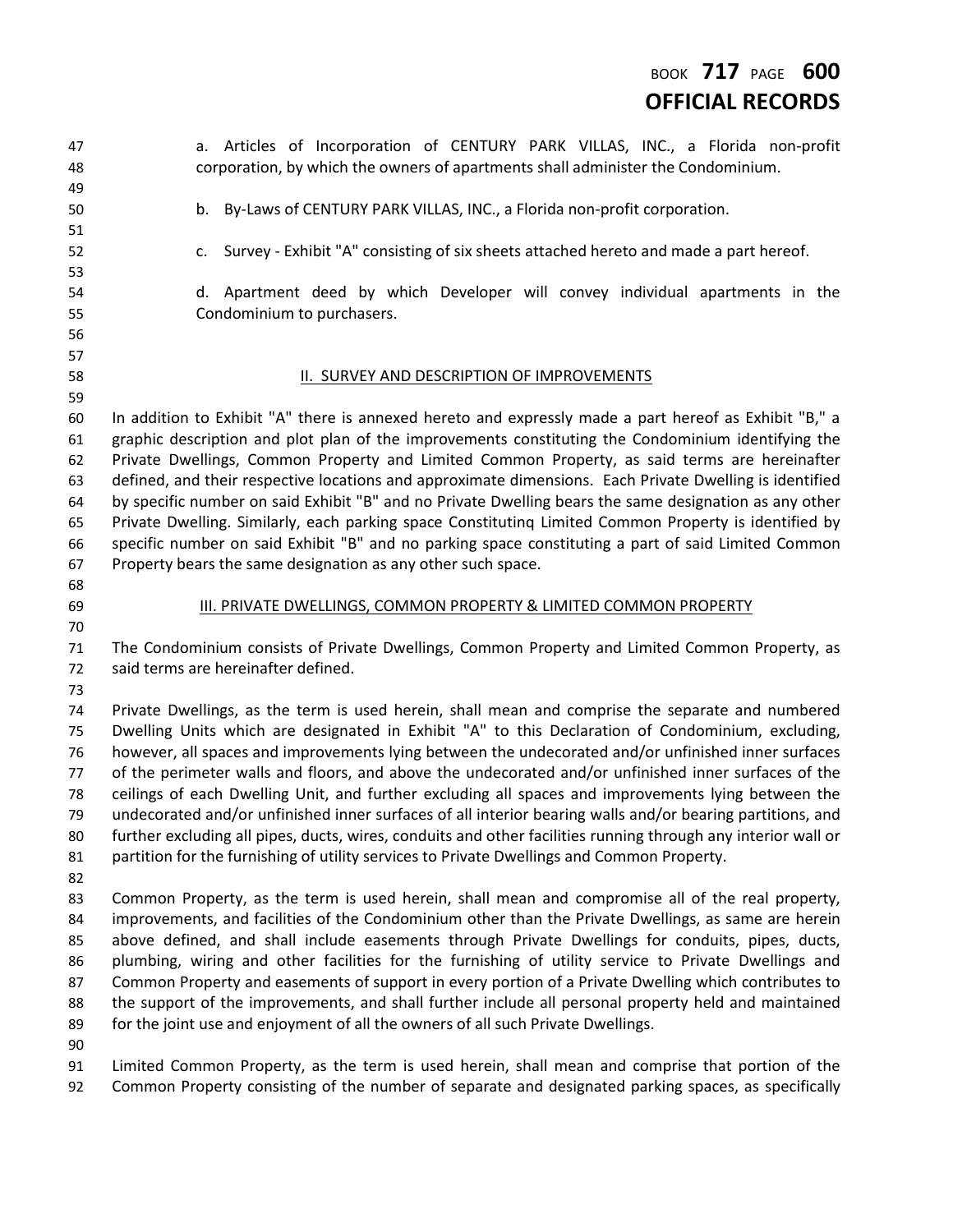# BOOK **717** PAGE **601 OFFICIAL RECORDS**

 identified on Exhibit "B" hereto attached, as to each of which said parking spaces a right of exclusive use may be reserved as an appurtenance to e particular Private Dwelling, as hereinafter described.

- 
- 

96 IV. OWNERSHIP OF PRIVATE DWELLINGS AND APPURTENANT INTEREST ON COMMON PROPERTY

 Each Private Dwelling shall he conveyed and treated as an individual property capable of independent use and free simple ownership, and the owner or owners of each said Private Dwelling shall own, as an appurtenance all the ownership of each said Private Dwelling, an undivided interest in the Common Property being that which is hereinafter specifically assigned there. The percentage of undivided interest in the Common Property assigned to each Private Dwelling shall not be changed except with the unanimous consent of all of the owners of all of the Private Dwellings.

- 
- 
- 

#### V. RESTRICTIONS AGAINST FURTHER SUBDIVIDING OF PRIVATE DWELLINGS AND SEPARATE CONVEYANCE OF APPURTENANT COMMON PROPERTY, ETC.

 No Private Dwelling may be divided or subdivided into a smaller Dwelling Unit than as shown on Exhibit "A" hereto, nor shall any Further Dwelling, or portion thereof, be added to or incorporated into any other Private Dwelling. The undivided interest in the Common Property declared to be an appurtenance to each Private Dwelling shall not be conveyed, devised, encumbered or otherwise dealt with separately from said Private Dwelling, and the undivided interest in Common Property appurtenant to each Private Dwelling shall be deemed conveyed, devised, encumbered or otherwise included with the Private Dwelling even though such undivided interest is not expressly mentioned or described in the instrument conveying, devising, encumbering or otherwise dealing with such Private Dwelling. Any conveyance, mortgage or other instrument which purports to affect the conveyance, devise or encumbrance, or which purports to grant any right, interest or lien in, to or upon a Private Dwelling, shall be null, void and of no effect insofar as the same purports to affect any interest in a Private Dwelling and its appurtenant undivided interest in Common Property, unless the same purports to convey, devise, encumber or otherwise trade or deal with the entire Private Dwelling. Any instrument conveying, devising, encumbering or otherwise dealing with any Private Dwelling which described said Private Dwelling by the Private Dwelling unit number assigned there to in Exhibit "A" without limitation or exception, shall be deemed and construed to affect the entire Private Dwelling and its appurtenant undivided interest in the Common Property. Nothing herein contained shall be construed as limiting or preventing ownership of any Private Dwelling and its appurtenant undivided interest in the Common Property by more than one person or entity as tenants in common, joint tenants, or as tenants by the entirety.

### 128 VI. CONDOMINIUM SUBJECT TO RESTRICTIONS, ETC.

 The Private Dwellings, Common Property and Limited Common Property shall be, and the same are hereby declared to be subject to the restrictions, easements, conditions and covenants prescribed and established herein, as well as those established by the By-Laws and Association's Rules and Regulations, now or hereafter promulgated, governing the use of said Private Dwellings, Common Property and Limited Common Property and setting forth the obligations and responsibilities incident to ownership of each Private Dwelling and its appurtenant undivided interest in the Common Property and/or its appurtenant right to use any parking space constituting Limited common Property, and said Private Dwellings, Common Property and Limited Common Property are further declared to be subject to the restrictions, easements, conditions, and limitations now of record affecting the land and improvements of the Condominium.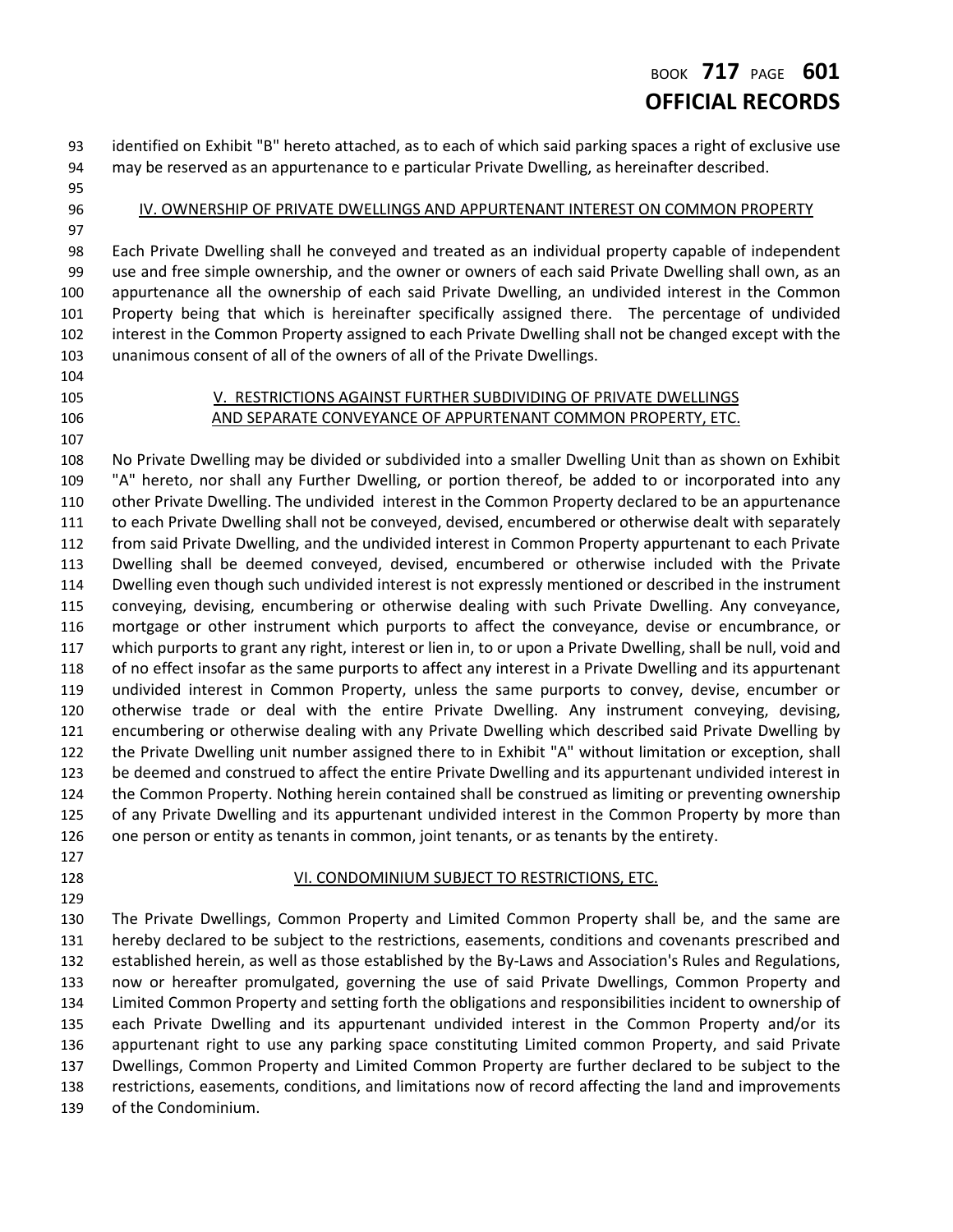# 

#### VII. PERPETUAL NON-EXCLUSIVE EASEMENT IN COMMON PROPERTY

 The Common Property shall be, and the same is hereby declared to be subject to a perpetual non- exclusive easement in favor of all of the owners of Private Dwellings in the Condominium for their use and the use of their immediate families, quests and invitees, for all proper and normal purposes, and for the furnishing of services and facilities for which the same are reasonably intended, for the enjoyment of said owners of Private Dwellings. Notwithstanding anything above provided in this Article, the Association herein, shall have the right to establish the rules and regulations pursuant to which the owner or owners of any Private Dwelling may be entitled to the exclusive use of any parking spaces (other than those parking spaces comprising Limited Common Property).

- 
- 

#### VIII. EASEMENT FOR UNINTENTIONAL AND NON—NEGLIGENT ENCROACHMENT5

 In the event that any Private Dwelling shall encroach upon any Common Property for any reason not caused by the purposeful or negligent act of the Private Dwelling owner or owners, or agents of such owner or owners, then an easement appurtenant to such Private Dwelling shall exist for the continuance of such encroachment unto the Common Property for so long as such encroachment shall naturally exist; and, in the event that any portions of the Common Property shall encroach upon any Private Dwelling, then an easement shall exist for the continuance of such encroachment of the Common Property into any Private Dwelling for so long as such encroachment shall naturally exist.

 

#### 161 IX. RESTRAINT UPON SEPARATION AND PARTITION OF COMMON PROPERTY

 Recognizing that the proper use of a Private Dwelling by any owner or owners is dependent upon the use and enjoyment of the Common Property in common with the owners of all other Private Dwellings in the Condominium, it is declared that the percentage of the undivided interest in the Common Property appurtenant to each Private Dwelling shall remain undivided and no owner of any Private Dwelling shall bring or have any right to bring any action for partition or division.

- 
- 

#### X. PERCENTAGE OF UNDIVIDED INTEREST IN COMMON PROPERTY APPURTENANT TO EACH PRIVATE DWELLING

 The undivided interest in Common Property appurtenant to each Private Dwelling is that percentage of undivided interest which is set forth and assigned to each Private Dwelling in that certain schedule which is annexed hereto and expressly made a part hereof as Exhibit "C." Likewise, each Private Dwelling shall have appurtenant thereto an undivided interest in the Limited Common Property in the same percentage as there is Appurtenant thereto an undivided interest in the Common Property, subject, however, to the exclusive right of use in Limited Common Property which may be assigned as an appurtenance to a particular Private Dwelling.

- 
- 

#### 180 XI. EASEMENT AND AIR SPACE

 The owner of each Private Dwelling shall have an exclusive easement for the use of the air space occupied by said Private Dwelling as it exists at any particular time and as said Private Dwelling may lawfully be altered or reconstructed from time to time, which easement shall be terminated automatically in any air space which is vacated from time to time.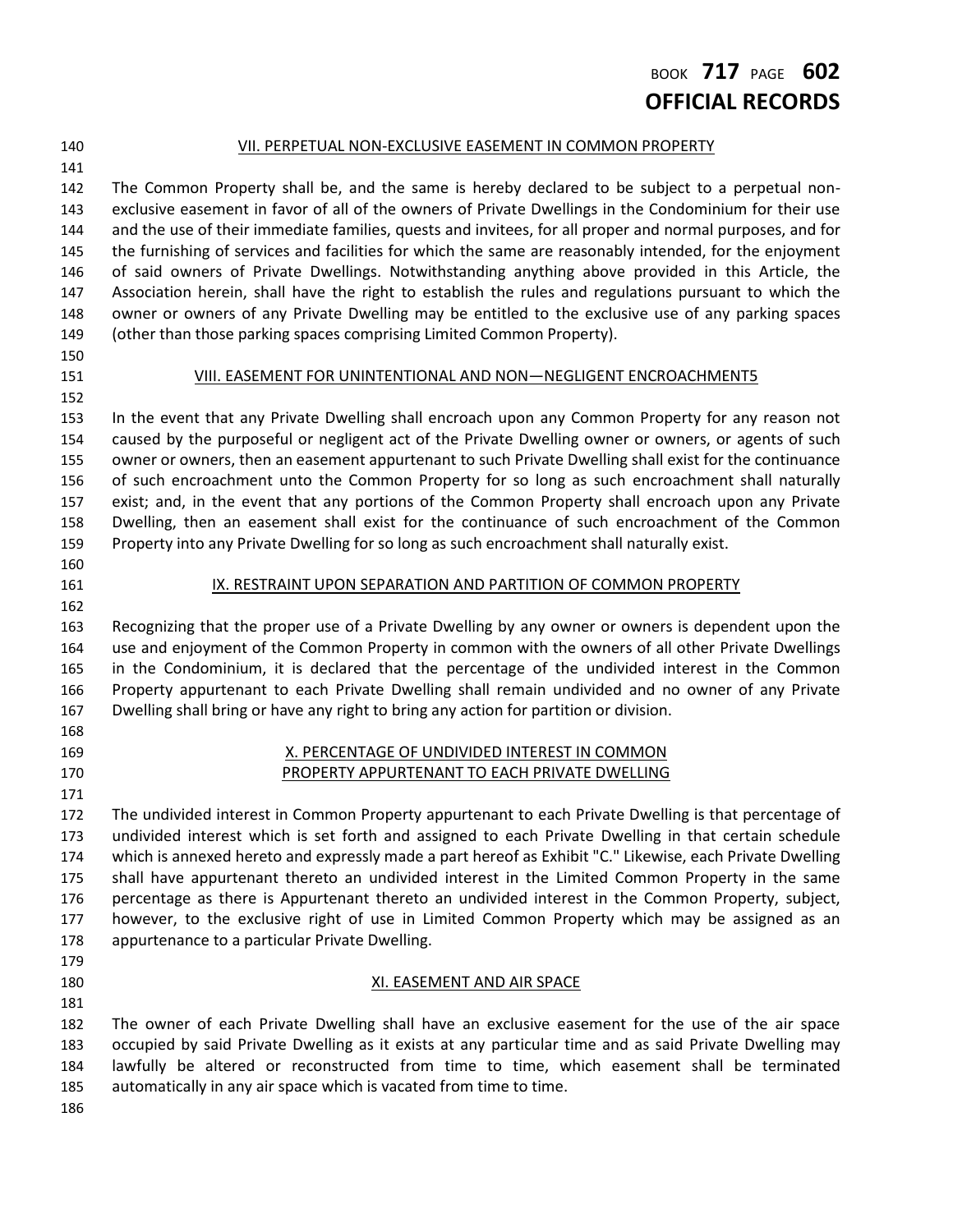### BOOK **717** PAGE **603 OFFICIAL RECORDS**

#### 187 XII. ADMINISTRATION OF THE CONDOMINIUM BY THE CONDOMINIUM ASSOCIATION

 To efficiently and effectively provide for the administration of the Condominium by the owners of Private Dwellings, a non-profit Florida corporation, known and designated as "CENTURY PARK VILLAS" INC.," hereinafter referred to as "Association," has been organized, and said corporation shall administer the operation and management of the Condominium and undertake and perform all acts and duties incident thereto in accordance with the terms, provisions and conditions of this Declaration of Condominium, and in accordance with the terms of the Articles of Incorporation, and the By-Laws of said corporation. A true copy of the Articles of Incorporation and By-Laws are annexed hereto and expressly made a part hereof as Exhibit "D' and Exhibit "E" respectively. The owner or owners of each Private Dwelling shall automatically become members of the Association upon his, their or its acquisition of an ownership interest in title to any Private Dwelling and its appurtenant undivided interest in Common Property and Limited Common Property, and the membership of such owner or owners shall terminate automatically upon such owner or owners being divested or such ownership interest in the title to such Private Dwelling, regardless of the means by which such ownership may be divested. No person, firm or corporation holding any lien, mortgage or other encumbrance upon any Private Dwelling shall he entitled, by virtue of such lien, mortgage or other encumbrance, to membership in the Association, or to any of the rights or privileges of such membership. In the administration of the operation and management vi the Condominium, said Association shall have and is hereby granted the authority and power to enforce the provisions of this Declaration of Condominium, levy and collect assessments in the manner herein-after provided, and to adopt, promulgate and enforce such rules and regulations governing the use of the Private Dwellings, Common Property and Limited Common Property as the Board of Directors of the Association may deem to be in the best interests of the Condominium.

- 
- 

#### XIII. RESIDENTIAL USE RESTRICTION APPLICABLE TO PRIVATE DWELLINGS

 Each Private Dwelling is hereby restricted to residential use by the owner or owners thereof, their immediate families, guests, invitees and tenants.

- 
- 
- 

### XIV. USE OF COMMON PROPERTY AND LIMITED COMMON PROPERTY SUBJECT TO RULES OF 218 ASSOCIATION

 The use of Common Property by the owner or owners of all Private Dwellings, and all other parties authorized to use the same, and the use of Limited Common Property by the owner or owners entitled to use the same, shall be at all times subject to such reasonable rules and regulations as may be prescribed and established governing such use, or which may hereafter be prescribed and established by the Association.

- 
- 

XV. THE CONDOMINIUM TO BE USED FOR LAWFUL PURPOSES, RESTRICTION AGAINST NUISANCES, ETC.

 No immoral, improper, offensive or unlawful use shall be made of any Private Dwelling or of the Common Property, or of the Limited Common Property, nor any part thereof, and all laws, zoning ordinances and regulations of all governmental authorities having jurisdiction of the Condominium shall be observed. No owner of any Private Dwelling shall permit or suffer anything to be done or kept in his Private Dwelling, or on the Common Property, or on the Limited Common Property, which will increase the rate of insurance on the Condominium or which will obstruct or interfere with the rights of other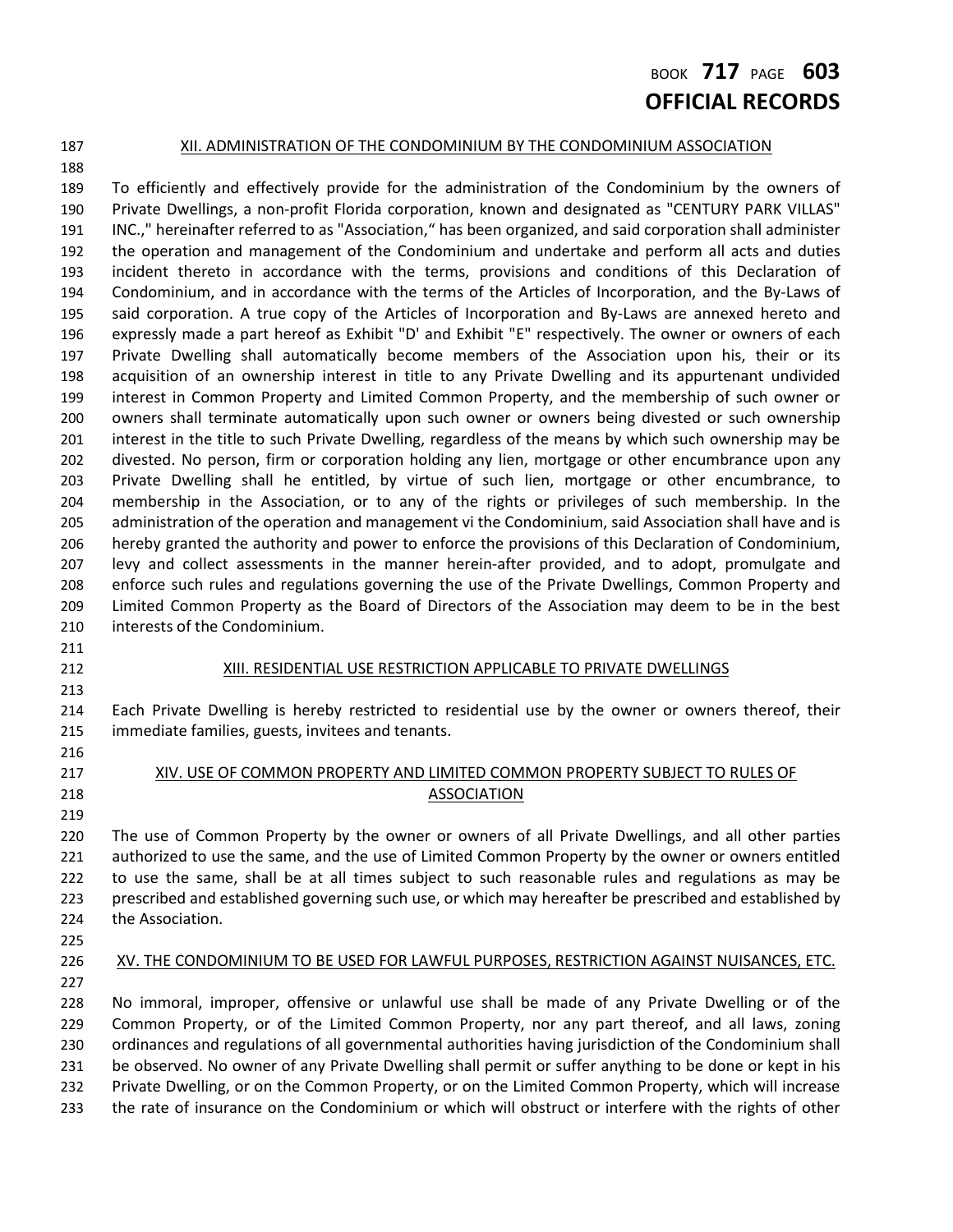### BOOK **717** PAGE **604 OFFICIAL RECORDS**

 occupants of the building or annoy them by unreasonable noises, nor shall any such owner undertake any use or practice which shall create and constitute a nuisance to any other owner of a Private Dwelling, or which interferes with the peaceful possession and proper use of any other Private Dwelling, or the Common Property, or the Limited Common Property.

- 
- 

#### XVI. RIGHT OF ENTRY INTO PRIVATE DWELLINGS IN EMERGENCIES

 In case of any emergency originating in or threatening any Private Dwelling, regardless of whether the owner is present at the time of such emergency, the Board of Directors of the Association, or any other person authorized by it, or the building superintendent or managing agent, shall have the right to enter such Private Dwelling for the purpose of remedying or abating the cause of such emergency, and such right of entry shall be immediate, and to facilitate entry in the event of any such emergency, the owner of each Private Dwelling, if required by the Association, shall deposit under the control of the Association, a key to such Private Dwelling.

- 
- 

#### XVII. RIGHT OF ENTRY FOR MAINTENANCE OF COMMON PROPERTY

 Whenever it is necessary to enter any Private Dwelling for the purpose of performing any maintenance, alteration or repair to any portion of the Common Property, or to go upon any Limited Common Property for such purpose, the owner of each Private Dwelling shall permit other owners or their representatives, or the duly constituted and authorized agent of the Association, to enter such Private Dwelling, or to go upon the Limited Common Property constituting an appurtenance to any such Private Dwelling, for such purpose, provided that such entry shall be made only at reasonable advance notice.

- 
- 

#### XVIII. LIMITATION UPON RIGHT OF OWNERS TO ALTER AND MODIFY PRIVATE DWELLINGS

 No owner of a Private Dwelling shall permit to be made any structural modification or alterations in such Private Dwelling without first obtaining the written consent of Association, which consent may be withheld in the event that a majority of the Board of Directors of said corporation determine, in their 263 sole discretion, that such structural modifications or alterations would affect or in any manner endanger the building in part or in its entirety. If the modification or alteration desired by the owner of any Private Dwelling involves the removal of any permanent interior partition, Association shall have the right to permit such removal so long as the permanent interior partition to be removed is not a load bearing partition and so long as the removal thereof would in no manner affect or interfere with the provisions of utility services constituting Common Property located therein. No owner shall cause any improvements or changes to be made on the exterior of the building, including painting or other decoration, or the installation of electrical wiring, television antenna, machines or air conditioning units, which may protrude through the walls or roof of the building, or in any manner change the appearance of any portion of the building not within the walls of such Private Dwelling, without the written consent of the Association being first had and obtained.

- 
- 

#### XIX. RIGHT OF ASSOCIATION TO ALTER AND IMPROVE PROPERTY AND ASSESSMENT THEREFOR

 Association shall have the right to make or cause to be made such alterations or improvements to the Common Property which do not prejudice the rights of the owner of any Private Dwelling, provided the making of such alterations and improvements are approved by the Board of Directors of the said Association and the cost of such alterations and improvements does not exceed \$8,000.00.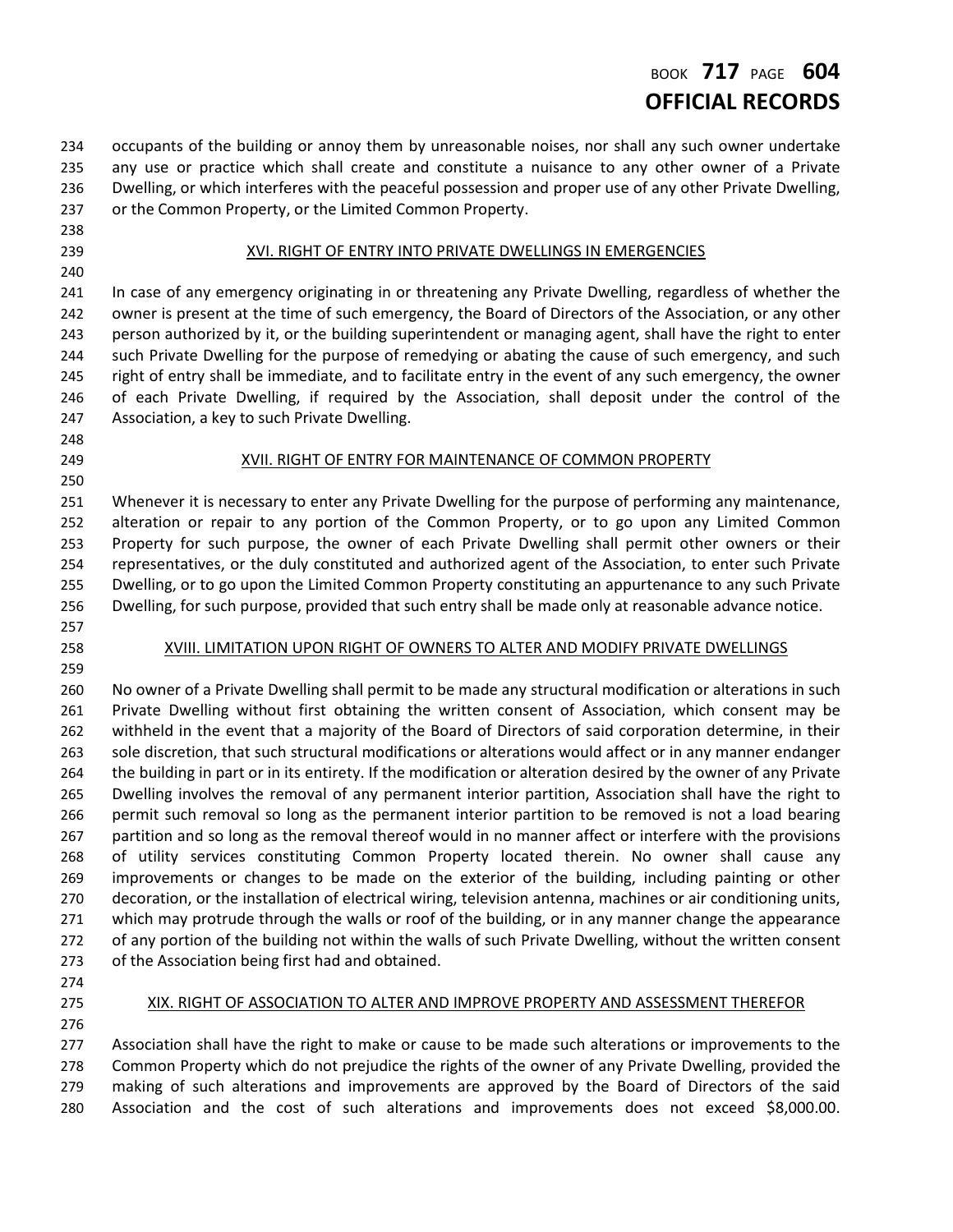# BOOK **717** PAGE **605 OFFICIAL RECORDS**

 Improvements and alterations costing in excess of \$8,000.00 shall not be made without the approval of the membership of the Association, evidenced by the affirmative vote or at least two-thirds of the entire voting power of the membership of the Association acting at a meeting of the members duly called for such purposes. The cost of such alterations or improvements shall be assessed as common expense to 285 be assessed and collected from all of the owners of Private Dwellings. However, where any alterations and improvements are exclusively or substantially exclusively for the benefit of the owner or owners of a Private Dwelling or Private Dwellings requesting the same, then the cost of such alterations and improvements shall be assessed and collected solely from the owner or owners of the Private Dwelling or Private Dwellings exclusively or substantially exclusively benefited, and the assessment to be levied in such proportion as may be determined by the Board of Directors of Association.

- 
- 

#### 292 XX. MAINTENANCE AND REPAIR BY OWNERS OF PRIVATE DWELLINGS

 The owner of each Private Dwelling must promptly correct any condition which, if left uncorrected, would adversely affect the apartment building or any part thereof belonging to another Private Dwelling owner. If the building or any other Private Dwelling owner should sustain damages because of another owner failing to correct the condition within his premises, such owner shall be liable and responsible for the damages and liability which his action or non-action occasioned. The owner of each Private Dwelling shall be liable and responsible for the maintenance, repair and replacement, as the case may be, of all air conditioning and heating equipment, stoves, refrigerators, fans, or other appliances or equipment, including any fixtures and/or their connections required to provide water, light, power, telephone, sewage and sanitary service to his Private dwelling and which may now or hereafter be situated in his Private Dwelling. Such owner shall further be responsible and liable for maintenance, repair and replacement of any and all interior wall, ceiling and floor interior surfaces, painting, decorating and furnishings, and all other accessories which such owner may desire to place or maintain in his Private Dwelling. Wherever the maintenance, repair and replacement of any items for which the owner of a Private Dwelling is obligated to maintain, repair or replace at his own expense is occasioned by any loss or damage which may be covered by any insurance maintained in force by Association, the proceeds of the insurance received by Association, or the Insurance Trust hereinafter designated, shall be used for the purpose of making such maintenance, repair or replacement, except that the owner of such Private Dwelling shall be, in said instance, required to pay such portion of the costs of such maintenance, repair and replacement as shall, by reason of the applicability of any deductibility provision of such insurance, exceed the amount of the insurance proceeds applicable to such maintenance, repair or replacement.

- 
- 

#### XXI. MAINTENANCE AND REPAIR OF COMMON PROPERTY AND LIMITED COMMON PROPERTY BY ASSOCIATION

 The Association, at its expense, shall be responsible for the maintenance, repair and replacement of all of the Common Property and Limited Common Property, including those portions thereof which contribute to the support of the building, and all conduits, ducts, plumbing, wiring and other facilities located in the Common Property and the Limited Common Property for the furnishing of utility services to the Private Dwellings and said Common Property and Limited Common Property, and should any incidental damage be caused to any Private Dwelling by virtue of any work which may be done or caused to be done by Association in the maintenance, repair or replacement of any Common Property, the said Association shall, at its expense, repair such incidental damage.

- 
-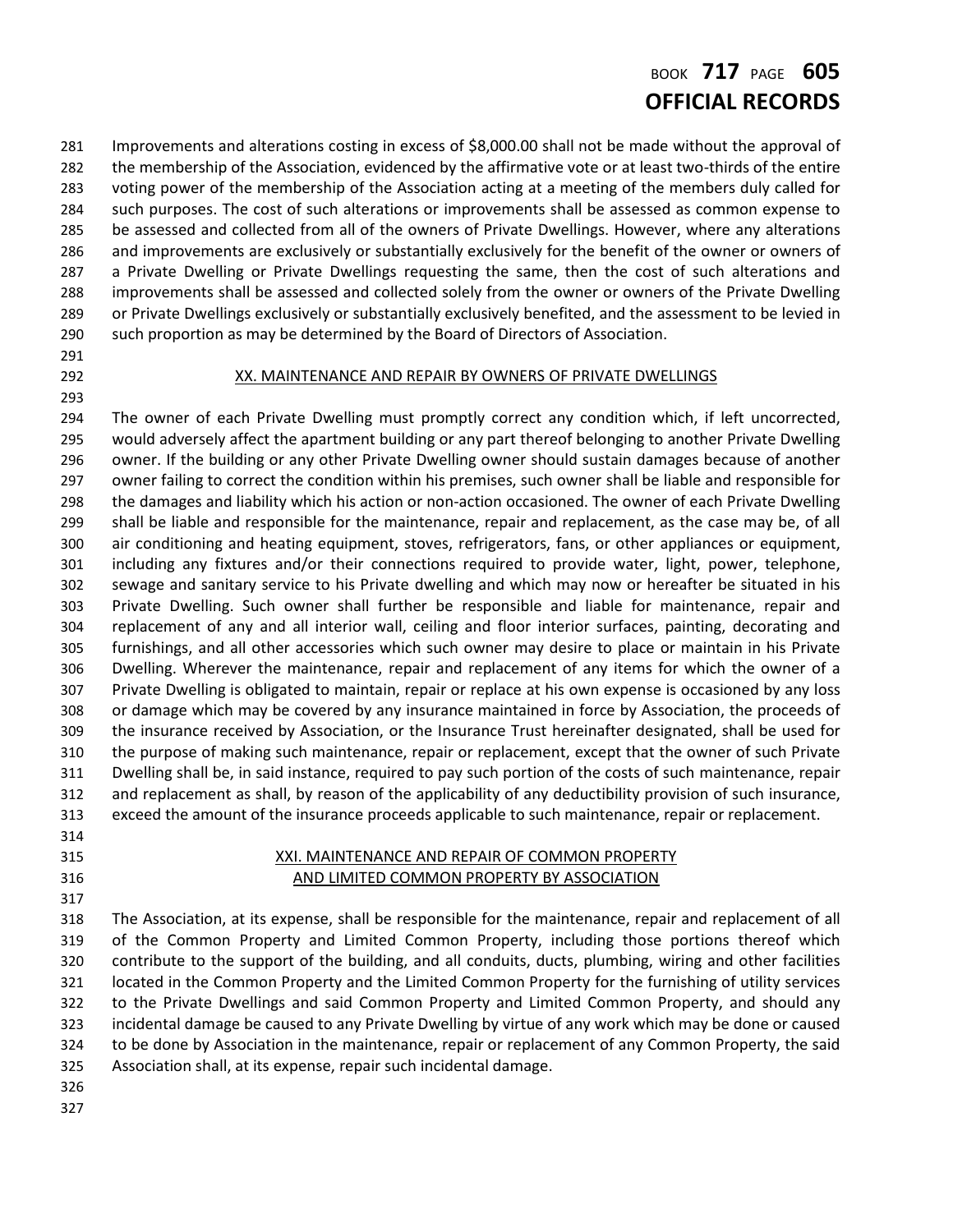# BOOK **717** PAGE **606 OFFICIAL RECORDS**

# 

#### XXII. LIMITED COMMON PROPERTY

 Upon his acquiring a fee simple title interest in and to a Private Dwelling, each owner shall be assigned a parking space. The said parking space is designated as Limited Common Property, with respect to such Limited Common Property (parking space), the owner of the Private Dwelling being assigned the parking space shall have the exclusive right to use the same; and such exclusive right shall become an appurtenance to said Private Dwelling and shall be encumbered by or subject to any mortgage then or thereafter encumbering said Private Dwelling; and upon the conveyance or passing of title to the Private Dwelling to which said Limited Property is appurtenant, such exclusive right shall pass as an appurtenance thereto in the same manner as the undivided interest in the Common Property appurtenant to such Private Dwelling passes. No conveyance, encumbrance or passing of title in any manner whatsoever to any exclusive right to use a parking space constituting Limited Common Property may be made or accomplished separately from the conveyance, encumbrance or passing of title to the Private Dwelling to which it is appurtenant, except that such exclusive right may be separately assigned, transferred or conveyed to the Association, provided that as a condition precedent to the conveyance, assignment or transfer to the Association of said exclusive right, the same shall be released from any mortgage, lien or encumbrance encumbering the Private Dwelling from which such appurtenance is being severed by conveyance, assignment or transfer. Whenever the Association shall become the owner of the exclusive right to use any parking space constituting Limited Common Property, the acquisition of which such exclusive right shall he by instrument executed with the formality of a deed, such exclusive right may be thereafter by instrument executed in such formality assigned by the Association to any Private Dwelling to the same force and effect as if originally assigned thereto by the Association. However, while the Association shall be the owner of the exclusive right to use any parking space constituting Limited Common Property, the same shall be treated by the Association just as though said parking space constituted a part of the Common Property instead of the Limited Common Property. No separate charge shall be made by the Association for the use of the parking space.

- 
- 

#### XXIII. LIABILITY FOR LOSS INSURANCE

 Risk of loss of or damage to any furniture, furnishings, personal effects and other personal property (other than such furniture, furnishings and personal property constituting of the Common Property) belonging to or carried on the premises of each Private Dwelling, or which may be stored in any Private Dwelling, or in, to or upon Common Property or Limited Common Property, shall be borne by the owner of each such Private Dwelling. The owner of a Private Dwelling shall have no personal liability for any damages caused by the Association or in connection with the use of the Common Property or Limited Common Property. The owner of a Private Dwelling shall be liable for injuries or damages resulting from an accident in his own Private Dwelling to the same extent and degree that the owner of a house would be liable for an accident occurring within the house. The owner of each Private Dwelling may, at his own expense, obtain insurance coverage for loss of or damage to any furniture, furnishings, personal effects and other personal property belonging to such owner and may, at his own expense and option, obtain insurance coverage against personal liability for injury to the person or property of another while within such owner's Private Dwelling or upon the Common Property or Limited Common Property.

- 
- 

#### 371 XXIV. INSURANCE COVERAGE TO BE MAINTAINED BY ASSOCIATION

373 A. LIABILITY INSURANCE: The Board of Directors of the Association shall obtain liability insurance in such amounts as the Board of Directors may determine from time to time for the purpose of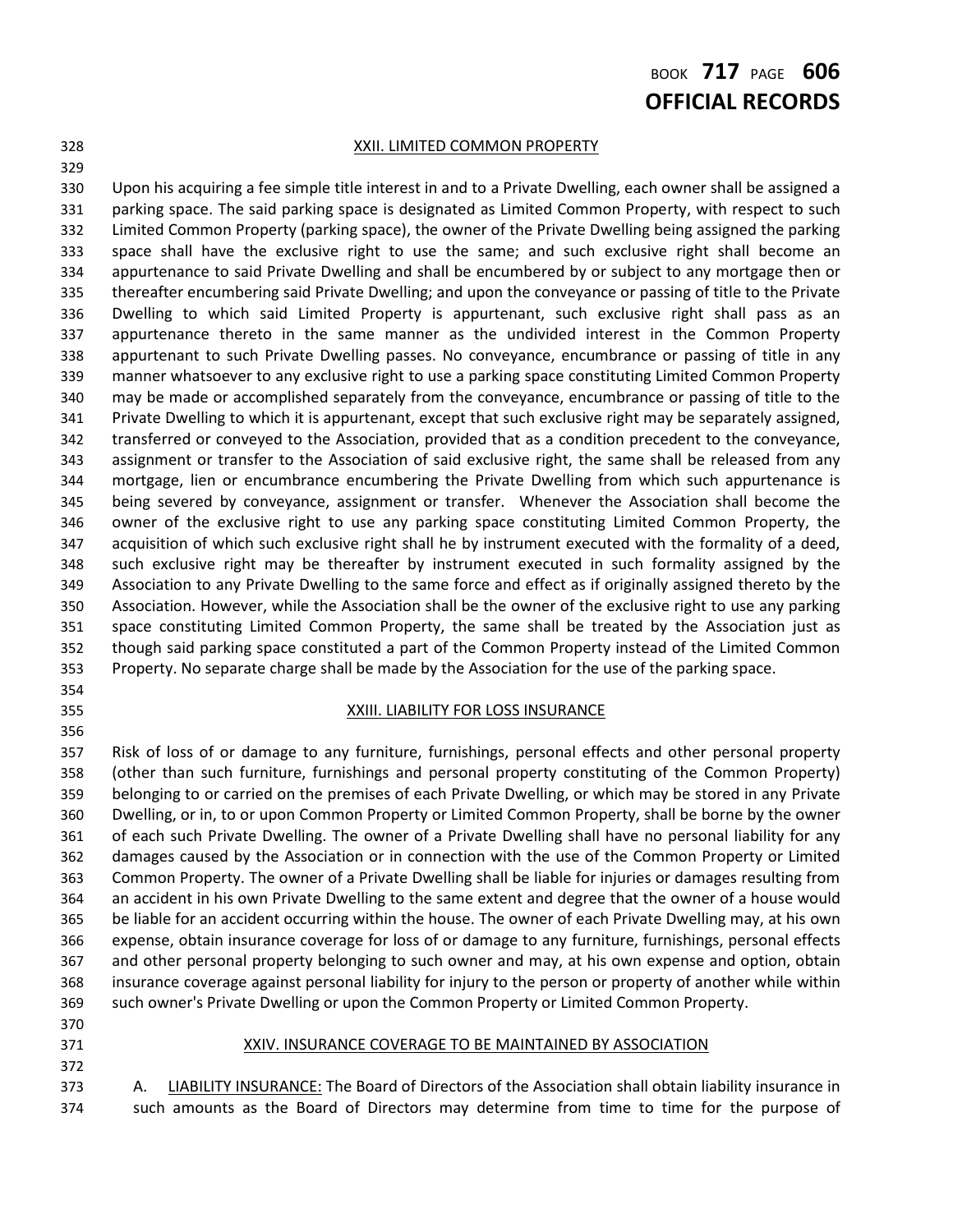# BOOK **717** PAGE **607 OFFICIAL RECORDS**

 providing liability insurance coverage for the common elements of this condominium. The Board of Directors shall collect and enforce the payment of a share of the premium for such insurance from each unit owner as an assessment in accordance with the percentages set forth in Exhibit "C" herein attached, of this Declaration. Each individual unit owner shall be responsible for the purchasing of liability insurance for accidents occurring in his own unit. In accordance with the provisions of the Condominium Act, the liability of a unit owner for common expenses shall be limited to amounts for which he is assessed from time to time in accordance with the Condominium Act, this Declaration and the By-Laws. The owner of a unit shall have no personal liability for any damages caused by the Association on or in connection with the use of the common elements. A unit owner shall be liable for injuries or damages resulting from an accident in his own unit to the sane extent and degree that the owner of a house would be liable for an accident occurring within the house.

### B. CASUALTY INSURANCE:

 1. Purchase of Insurance: The Board of Directors shall keep insured the condominium property, including the entire building erected upon the condominium land, all fixtures and personal property appurtenant thereto, and all units contained therein, in and for the interest of the Association, all unit owners and their mortgagees as their interests may appear, in an amount which shall be equal to the maximum insurable replacement value as determined annually by the insurance carrier, against (a) loss or damage by fire and hazards covered by a standard coverage endorsement, and (b) such other risks of a similar or dissimilar nature as are customarily covered with respect to buildings similar in construction, location and use to the building erected upon the condominium land.

399 2. Assured and Loss Payable: All casualty insurance policies purchased by the Association hereunder shall be for the benefit of the Association, all unit owners and their mortgagees as their interests may appear, and shall provide that all proceeds covering casualty losses shall be paid to First National Bank, as Trustee, of Fort Walton Beach, Florida 32548, as may be designated by the Board of Directors of the Association and approved by a majority of the mortgagees of the units in the Condominium property (the term "majority" meaning the holders of debts secured by first mortgages, the unpaid balance of which is more than one-half the unpaid principal balance of all first mortgages on said units). Said Trustee is herein referred to as the "Insurance Trustee". The Insurance Trustee shall not be liable for the payment of premiums or the sufficiency of premiums, nor for the failure to collect any insurance proceeds. The Insurance Trustee shall be responsible only for monies which come into its possession and only for its willful misconduct, bad faith or gross negligence. The duty of the Insurance Trustee shall be to receive such proceeds as are paid to it and to hold the same in trust pursuant to the terms of the Trust Agreement between the Association and the Insurance Trustee, which shall not be inconsistent with any of the provisions herein set forth.

 3. Payment of Premium: Trustee's Expenses and Collection: The Board of Directors shall collect and pay the premiums for casualty insurance and all fees and expenses of the Insurance Trustee as a part of the common expenses for which assessments are levied. Each unit owner shall pay and be responsible for casualty insurance premiums and all fees and expenses of the Insurance Trustee in the same manner as all other assessments.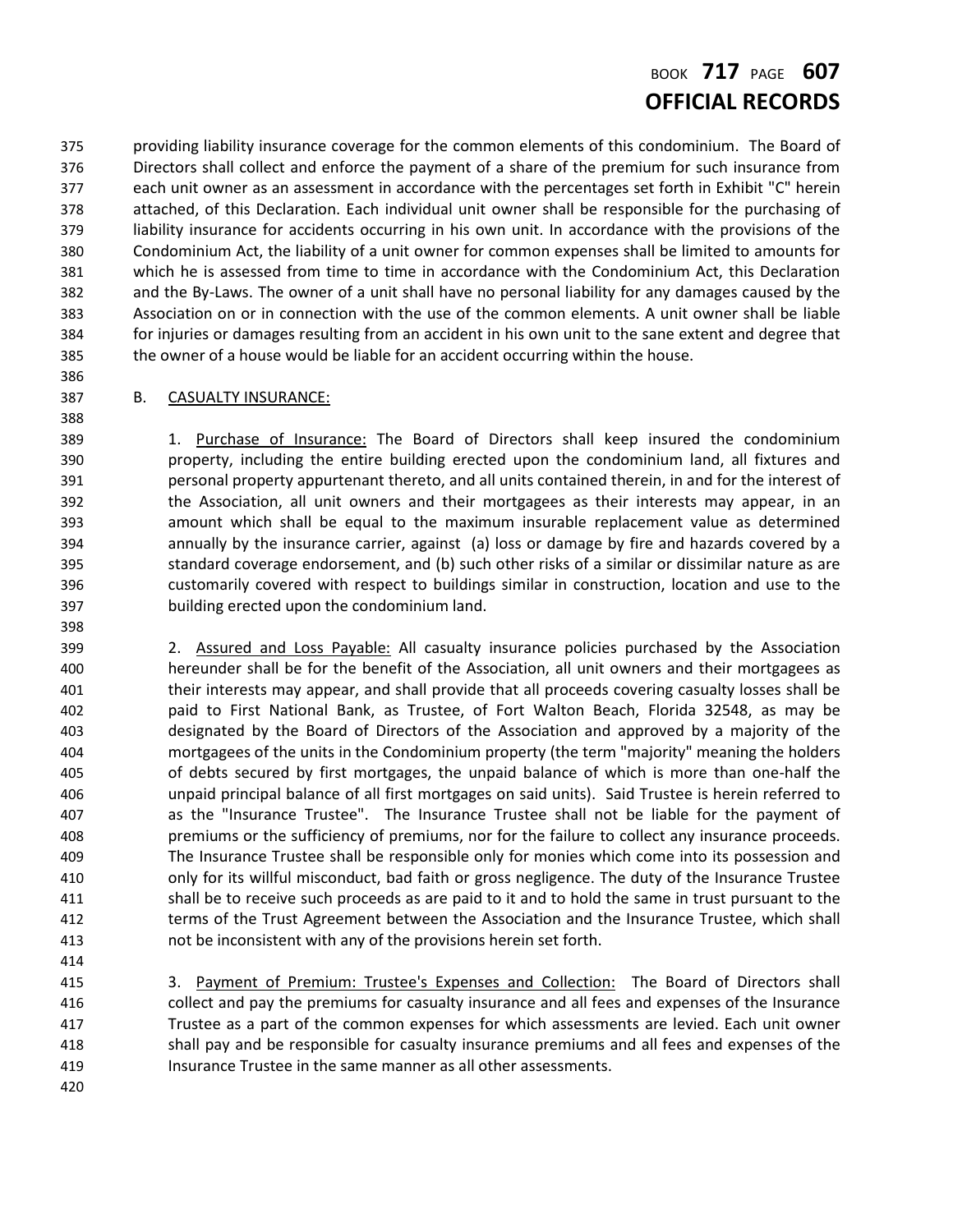### BOOK **717** PAGE **608 OFFICIAL RECORDS**

421 4. Mandatory Repair: Unless there occurs substantial damage to or destruction of all or a substantial part of the condominium property, as hereinafter defined, and subject to the provisions hereinafter provided, the Association and the unit owners shall repair, replace and rebuild the damage caused by casualty loss and pay the costs of the same in full. The Association shall levy assessments in the event insurance proceeds are insufficient for the purpose of repairing, replacing and rebuilding the damage caused by casualty loss.

### 5. Determination of Damage and Use of Proceeds:

 a. Immediately after a casualty causing damage to any part of the Condominium property, the Board of Directors shall obtain reliable and detailed estimates of the cost necessary to repair and replace the damaged property to a condition as good as the condition that existed prior to the casualty loss; provided, however, that if a casualty causing damage is limited to a single unit, then it shall be the responsibility of that unit owner to obtain estimates of the cost of replacement as aforesaid. If the net proceeds of insurance are insufficient to pay the estimated cost of reconstruction and repair, the Board of Directors shall promptly, upon determination of deficiency, levy a special assessment against all unit owners for that portion of the deficiency related to common elements and limited common elements, in accordance with the percentages set forth in Exhibit "C" of this Declaration, and against the individual unit owners for that portion of the deficiency related to individual damaged units; provided, however, that if, in the opinion of the Board of Directors, it is impossible to accurately and adequately determine the portion of the deficiency relating to individual damaged units, the Board of Directors shall levy the special assessment for the total deficiency against each of the unit owners according to the percentages set forth in Exhibit "C" of this Declaration.

 b. Unless there occurs substantial damage to or destruction of all or a substantial portion of the Condominium property, and the unit owners elect not to rebuild and repair as provided in paragraph 6 below, the Insurance Trustee shall use the net proceeds and the funds collected by the Board of Directors from the assessment hereinabove set forth to repair and replace any damage or destruction of property and shall pay any balance remaining to the unit owners and their mortgagees, as their interests may appear, and the proceeds of insurance and the funds collected by the Board of Directors from the assessments as hereinabove provided shall be held by the Insurance Trustee in trust for the use and purposes herein provided.

457 6. Total Destruction: As used in this Declaration, and in any other connection of context dealing with this Condominium, the term "substantial damage to or destruction of all or a substantial portion of the Condominium property" shall mean that two-thirds or more of the apartment units are rendered untenantable by casualty loss damage. Should there occur substantial damage to or destruction of all or a substantial part of the Condominium properly, the Condominium project shall not be reconstructed unless two-thirds of the unit owners shall agree thereto in writing within sixty (60) days after the casualty loss or damage occurs. In the event such reconstruction is not approved an aforesaid, the Insurance Trustee is authorized to pay proceeds of the insurance to the unit owners and their mortgagees as their interests may appear, and the Condominium property shall be removed from the provisions of the Condominium Act with the results provided for by Section 16 of the Condominium Act. The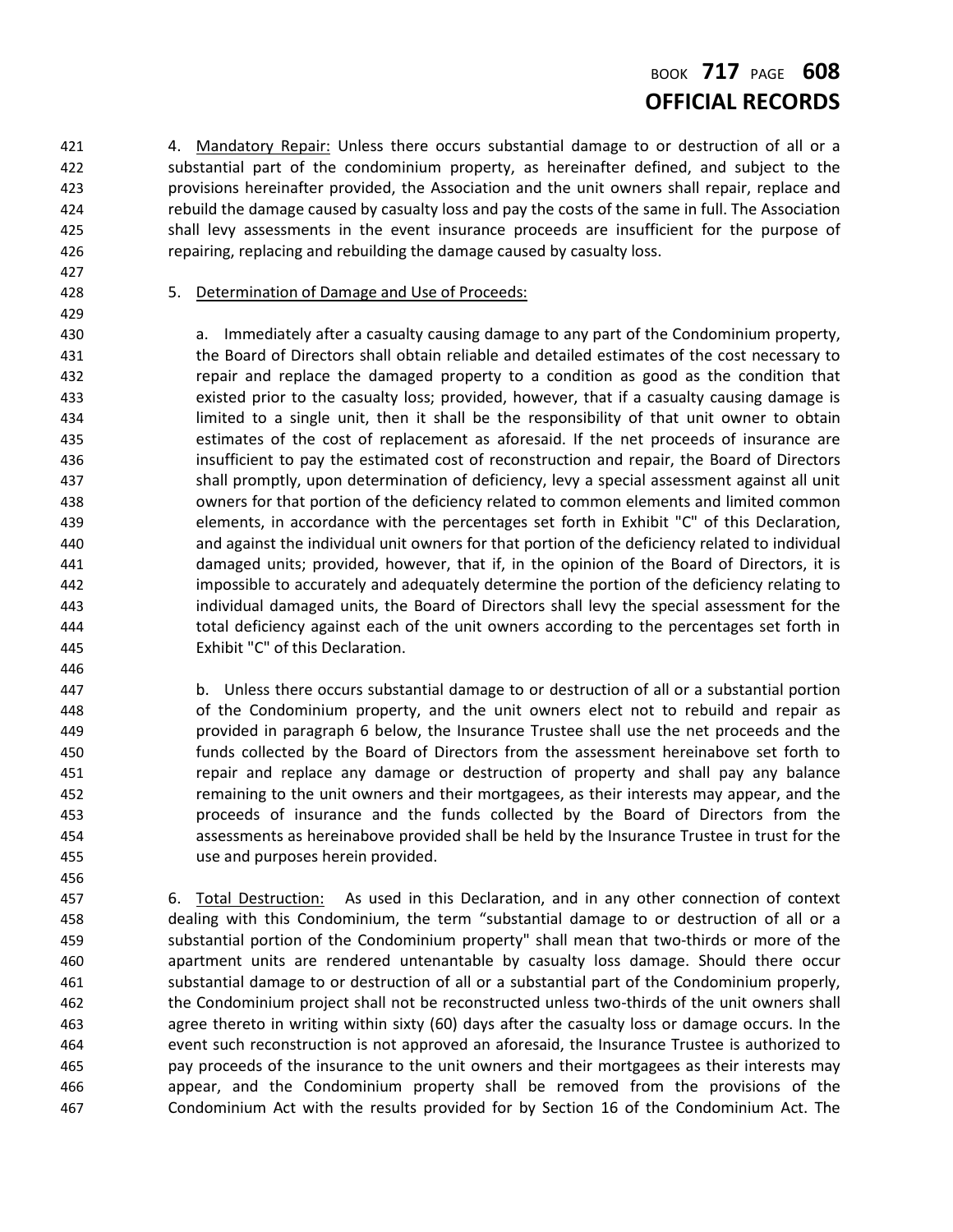# BOOK **717** PAGE **609 OFFICIAL RECORDS**

 determination not to reconstruct after casualty shall be evidenced by a certificate signed by one of the officers of the Association, stating that the said sixty-day period has elapsed and that the Association has not received the necessary writings from two-thirds of the unit owners.

- 
- 

472 7. Association as Agent: The Association is hereby irrevocably appointed agent for each unit owner to adjust all claims arising under insurance policies purchased by the Association.

 8. Approval of Mortgagee: The insurance agency and insurance company shall be subject to an institutional lender which may be the mortgagee of an individual unit and which, at the time for approval, is the owner and holder of the oldest unsatisfied mortgage upon a unit in the condominium, held by such an institution. Such approval may be obtained by directing to the mortgagee having the right of approval a request in writing for approval or disapproval within ten (10) days after the receipt of the request; and if a response from the mortgagee is not received within such ten day period, the request shall be deemed to be approved. An approval shall not be unreasonably withheld or denied.

 9. Copy Furnished: One copy of each insurance policy and all endorsements thereon shall be furnished by the Association to each mortgagee. Such copies shall be furnished not less than ten (10) days prior to the expiration of expiring policies.

 10. Payment of Premium: Premiums upon insurance policies purchased by the Association shall be paid by the Association as a common expense. Not less than ten (10) days prior to the date when a premium is due, evidence of such payment shall be furnished by the Association to each mortgagee.

 11. Miscellaneous: Certain provisions in this paragraph XXIV entitled 'Insurance' are for the benefit of mortgagees of condominium units, and all of such provisions are covenants for the benefit of any mortgagee of a unit and may be enforced by such mortgagee.

 XXV. APPORTIONMENT OF TAX OR SPECIAL ASSESSMENT IF LEVIED AND ASSESSED AGAINST THE CONDOMINIUM AS A WHOLE

 In the event that any taxing authority having jurisdiction over the Condominium shall levy or assess any Tax or Special Assessment against the Condominium, as a whole, as opposed to levying and assessing such Tax or Special Assessment against each Private Dwelling and its appurtenant undivided interest in Common Property as now provided by law, then such Tax or Special Assessment so levied shall be paid as a common expense by Association, and any Taxes or Special Assessments which are to be levied shall be included, wherever possible, in the estimated Annual Budget of Association, or shall be separately levied and collected as an assessment by Association against all of the owners of all Private Dwellings and said Private Dwellings, if not included in said annual budget.

 The amount of any Tax or special Assessment paid or to be paid by Association in the event that such Tax or Special Assessment is levied against the Condominium, as a whole, instead of against each separate Private Dwelling and its appurtenant undivided interest in Common Property, shall be apportioned among the owners of all Private Dwellings so that the amount of such Tax or Special Assessment so paid or to be paid by Association and attributable to and to be paid by the owner or owners of each Private Dwelling shall be that portion of such total tax or special assessment which bears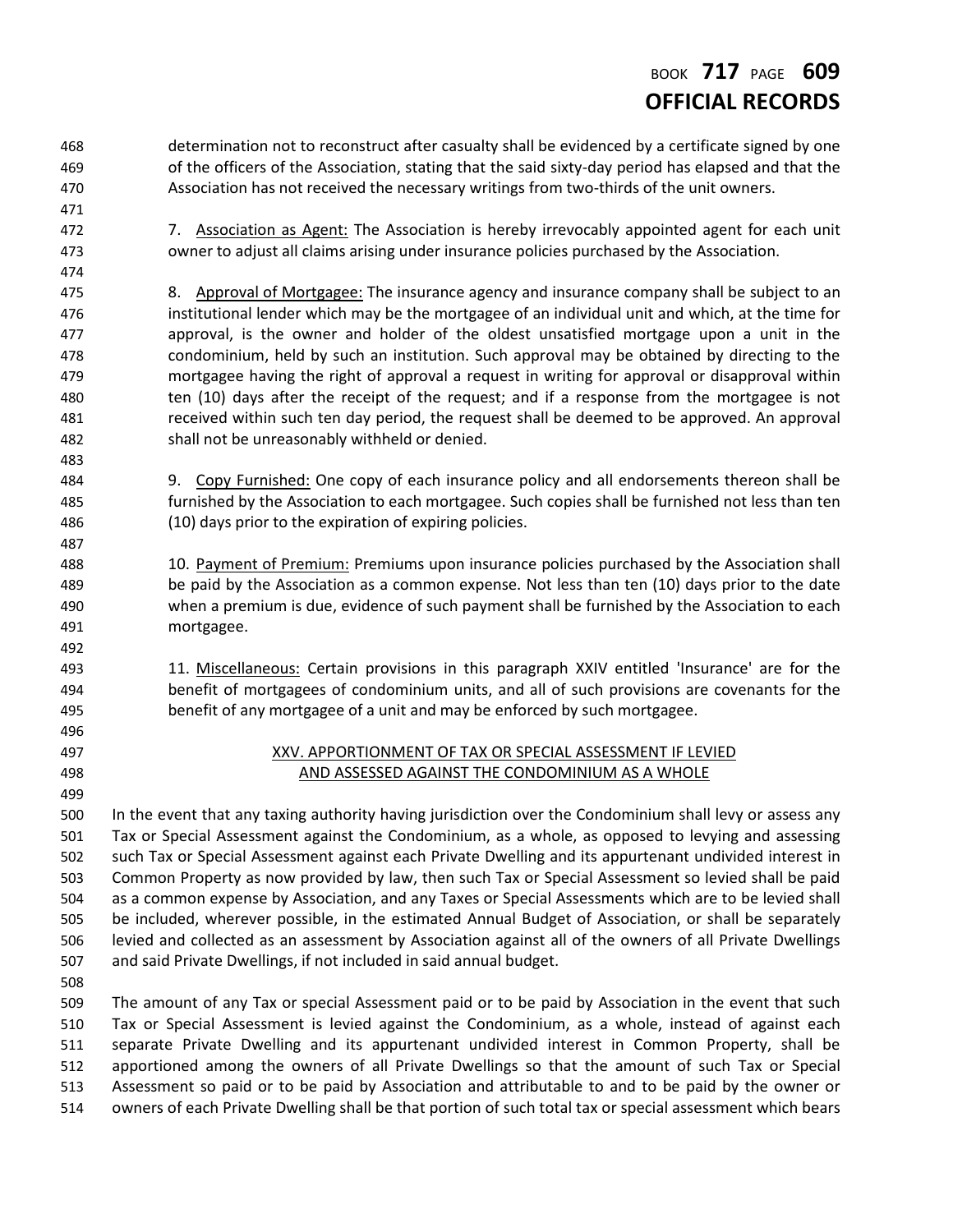### BOOK **717** PAGE **610 OFFICIAL RECORDS**

 the same ratio to said total tax or special assessment as the undivided interest in Common Property appurtenant to each Private Dwelling bears to the total undivided interest in Common Property appurtenant to all Private Dwellings. In the event that any Tax or Special Assessment shall be levied against the Condominium in its entirety, without apportionment by the taxing authority to the Private Dwellings and appurtenant undivided interests in Common Property, then the assessment by Association, which shall include the proportionate share of such tax or special assessment attributable to each Private Dwelling and its appurtenant undivided interest in Common Property, shall separately specify and identify the amount of such assessment attributable to such tax or special assessment, and the amount of such tax or special assessment so designated shall be and constitute a lien prior to all mortgages and encumbrances upon any Private Dwelling and its appurtenant undivided interest in Common Property, regardless of the date of the attachment and/or recording of such mortgage or encumbrance, to the same extent as though such tax or special assessment had been separately levied by the taxing authority upon each Private Dwelling and its appurtenant undivided interest in Common Property.

 All personal property taxes levied or assessed against personal property owned by the Association shall be paid by said Association and shall be included as a common expense in the annual budget of the Association In apportionment of any tax or special assessment in accordance with the provisions of this article, such apportionment shall be made without regard to the existence of any exclusive right to use a parking space constituting Limited Common Property which may be an appurtenance to any Private Dwelling.

- 
- 

#### XXVI. TRANSFER OF PRIVATE DWELLINGS

 The Association members are cognizant of the fact that the close proximity of the apartments and the mutual sharing of the Common Property and recreational areas can create social problems if the owners and occupants of the facilities are not compatible. With this knowledge and understanding, each party who purchase a Private Dwelling is screened and investigated to insure to the extent possible that he or they are of good character, habit and morals, and that they would be generally desirable as occupants, users and neighbors in a condominium apartment house project. It is the desire of the Association members that the same investigative and screening process be used and employed to keep and maintain these same basic standards with respect to the admission of new members of the condominium project. With this background and for these reasons, no sale of any Private Dwelling may be made except in compliance with these provisions.

 No sale of any Private Dwellings shall be made, nor shall any such attempted sale be valid unless the Association's prior written approval of sale or transfer shall have been first obtained.

 Prior to the sale of any Private Dwelling, the owner of said Private Dwelling shall notify the Board of Directors of the Association, in writing, of the name and address of the person to whom the proposed sale is to be made, and such other information as may be required by the Board of Directors of the Association. Within five (5) days, any one of three (3) members of the Board of Directors, appointed specifically for the purpose by the President of the Association shall either approve or disapprove of a proposed sale, in writing, and shall notify the owner of his decision. In the event the committee fails to act or disapproves of the proposed sale, and if the member still desires to so transfer, he shall, thirty (30) days before such transfer, give written notice to the Secretary of the Association of his intention to sell on a certain date, and the bona fide price and other terms thereof, and the association, through one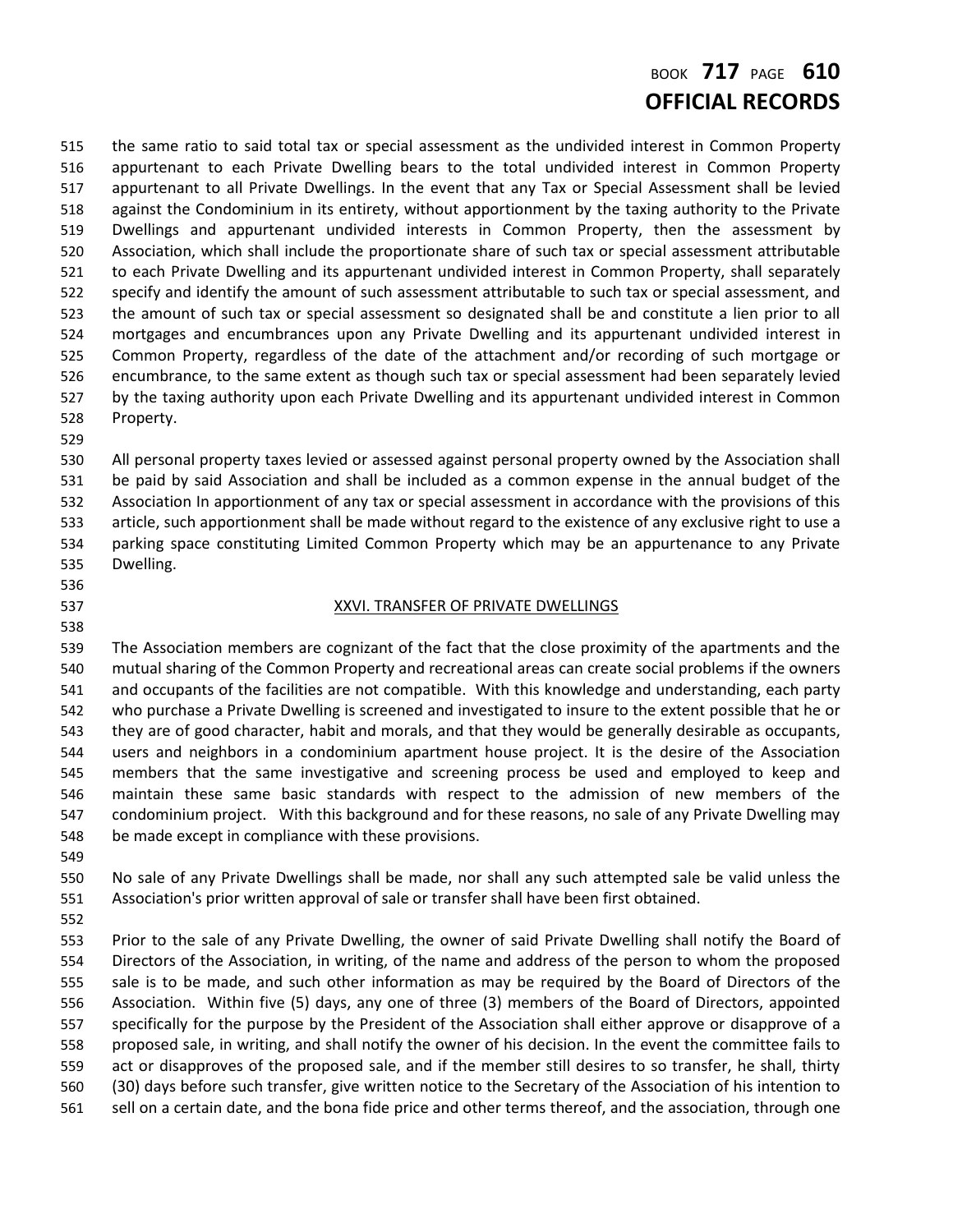# BOOK **717** PAGE **611 OFFICIAL RECORDS**

 of its officers, shall promptly notify the members of the date, price and terms. Members shall have the first right over non-members to accept such sale at the bona fide price and on the terms contained in the notice, provided they so notify the Secretary of the Association in writing of acceptance at least ten (10) days before the date of the intended transfer, which information the Association shall promptly forward to the owner.

 In the event the member giving notice receives acceptance from more than one member, preference shall first be given to the members owning a unit horizontally contiguous to the unit being transferred but if all other conditions are equal, it shall be discretionary with the member giving notice to consummate the sale with whichever of the accepting members he chooses, and nothing hereinabove shall be construed as precluding a group of members from purchasing a unit. In the event the member giving notice receives no written notice from any member accepting his price and terms of the proposed sale on or before ten (10) days before the day given in the notice as the day of the transfer, then that member may complete the sale within a reasonable time after such day at the price or terms given in his notice, but at no other price or terms without repeating the procedure outlined above. In the event a member makes a sale without first complying with the terms hereof, any other member shall have the right to redeem from the grantee, subject to termination, according to the provisions hereof. The member's or members' redemption rights shall be exercised by the member or members reimbursing the grantee for the monies expended and immediately after such reimbursement said grantee shall convey all of his right, title and interest to the member or members making the redemption.

 An affidavit of the Secretary of the Association stating that the sale of the Private Dwelling to certain persons was approved in all respects on a certain date, shall be conclusive evidence of such facts and after the date of approval as stated in the affidavit, the redemption rights afforded the members shall terminate.

 An affidavit of the Secretary of the Association stating that the Board of Directors was given proper notice on a certain date of a proposed sale, and that the approval committee disapproved or failed to act on such proposed sale, and that thereafter all provisions hereof which constitute conditions precedent to a subsequent sale of a Private Dwelling have been complied with and that the sale of a particular Private Dwelling to particularly named persons does not violate the provisions hereof, shall be conclusive evidence of such facts for the purpose of determining status of those persons title to the Private Dwelling transferred. Such affidavit shall not be evidence of the fact that the subsequent transfer to such persons was made at the price, terms and date stated in the notice given to the secretary, but one hundred fifty (150) days after date of the notice to the Board of Directors as stated in the affidavit, the redemption rights herein afforded the members shall terminate.

 Notwithstanding anything to the contrary herein, the provisions in this section shall in no way be construed as affecting the rights of an institutional first mortgagee with a recorded institutional first mortgage on any Private Dwelling in that the redemption rights as set forth herein shall remain subordinate to any such institutional first mortgage. Notwithstanding anything to the contrary herein, the provisions of the entire Section XXVI shall not be applicable to purchases at foreclosure or other judicial sales, to transfers to or from institutional first mortgage transfers from or to the Developer, nor corporate grantee of all property in this condominium, which said grantee shall be considered as Developer as hereinabove set out; nor transfers wherein an officer of the development corporation acts as agent, or if said Corporation shall be legally dissolved, wherein any one of the developers or a member of the last Board of Directors, their administrators or assigns, is acting as agent. The Developer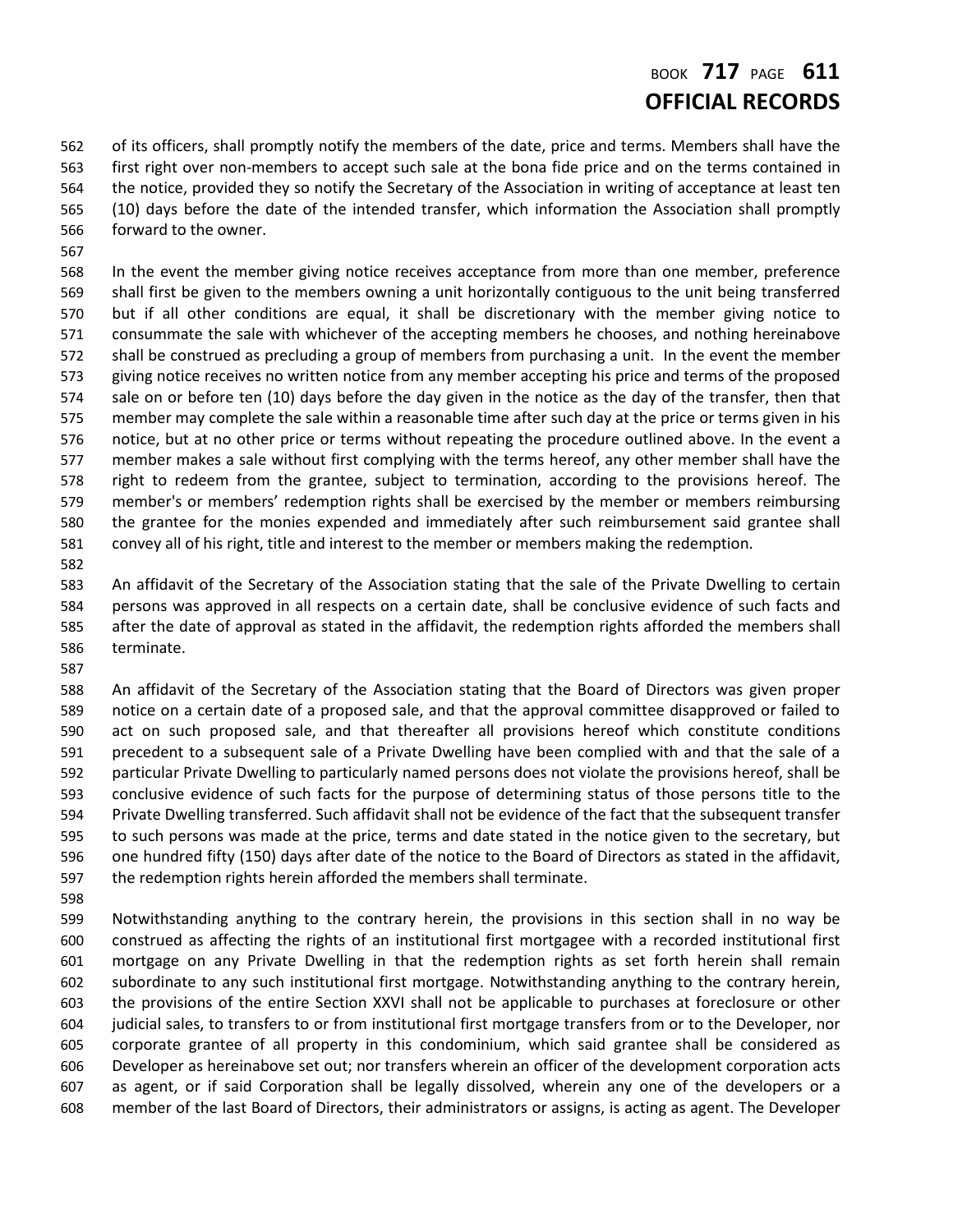# BOOK **717** PAGE **612 OFFICIAL RECORDS**

 and institutional first mortgagees shall have the right to transact any business necessary to consummate sales of condominium parcels, including but not limited to, the right to maintain models, have signs identifying the condominium property and advertising the sale of condominium parcels, have employees in the offices, models and utility building, and other Common Property, and use the common elements, and to show units. Sales office furnishings, the furniture and furnishings in the model unit, signs, and items pertaining to sales, shall not be considered common elements and shall remain the property of the Developer. Further the Developer and its employees shall have the right to exclusive possession of any sales office until such time as all condominium parcels have been sold.

 The provisions of this Section XXVI shall not apply to transfers by a unit owner to any member of his immediate family (viz, spouse, children or parents). An owner of a Private Dwelling may not transfer his interest in said Unit to a purchaser without simultaneously transferring his undivided interest in the Common Property and limited Common Property of said purchaser.

 The purpose of the covenants in this section is to maintain a congenial residential community, and this covenant shall exist until this Declaration is modified or until the condominium project is terminated as hereinafter provided.

 No unit owner may mortgage his unit or any interest therein without the approval of the Association except to a bank, life insurance company, real estate investment trust, federal savings and loan association or mortgage banking corporation. The approval of any other mortgage may be arbitrarily withheld. This provision shall not be construed so as to prevent the Developer from accepting a purchase money mortgage as a part of the purchase price of a unit nor prevent a unit owner from accepting a purchase money mortgage from an approved purchaser.

- 
- 

### XXVII. ASSOCIATION TO MAINTAIN REGISTRY OF OWNERS AND MORTGAGES

 Association shall at all times maintain a Register setting forth the names of the owners of all of the Private Dwellings, and in the event of the sale or transfer of any Private Dwelling to a third party, the purchaser or transferee shall notify Association in writing of his interest in such Private Dwelling, together with such recording information as shall he pertinent to identify the instrument by such purchaser or transferee has acquired his interest in any Private Dwelling. Further, the owner of each Private Dwelling shall at all times notify Association of the names of the parties holding any mortgage or mortgages on any Private Dwelling and the recording information which shall be pertinent to identify the mortgage or mortgages. The holder of any mortgage or mortgages upon any Private Dwelling may, if they so desire, notify Association of the existence of any mortgage or mortgages hold by such party on any Private Dwelling, and upon receipt of such notice, Association shall register in its records all pertinent information pertaining to the same.

- 
- 

#### XXVIII. ASSESSMENT, LIABILITY, LIEN AND ENFORCEMENT

 Association is given the authority to administer the operation and management of the Condominium. To properly administer the operation and management of the project, Association will incur, for the mutual benefit of all of the owners of Private Dwellings, costs and expenses which will be continuing or non- recurring costs, as the case may be, which costs and expenses are sometimes herein referred to as "common expenses." In furtherance of the grant of authority to Association to make, levy and collect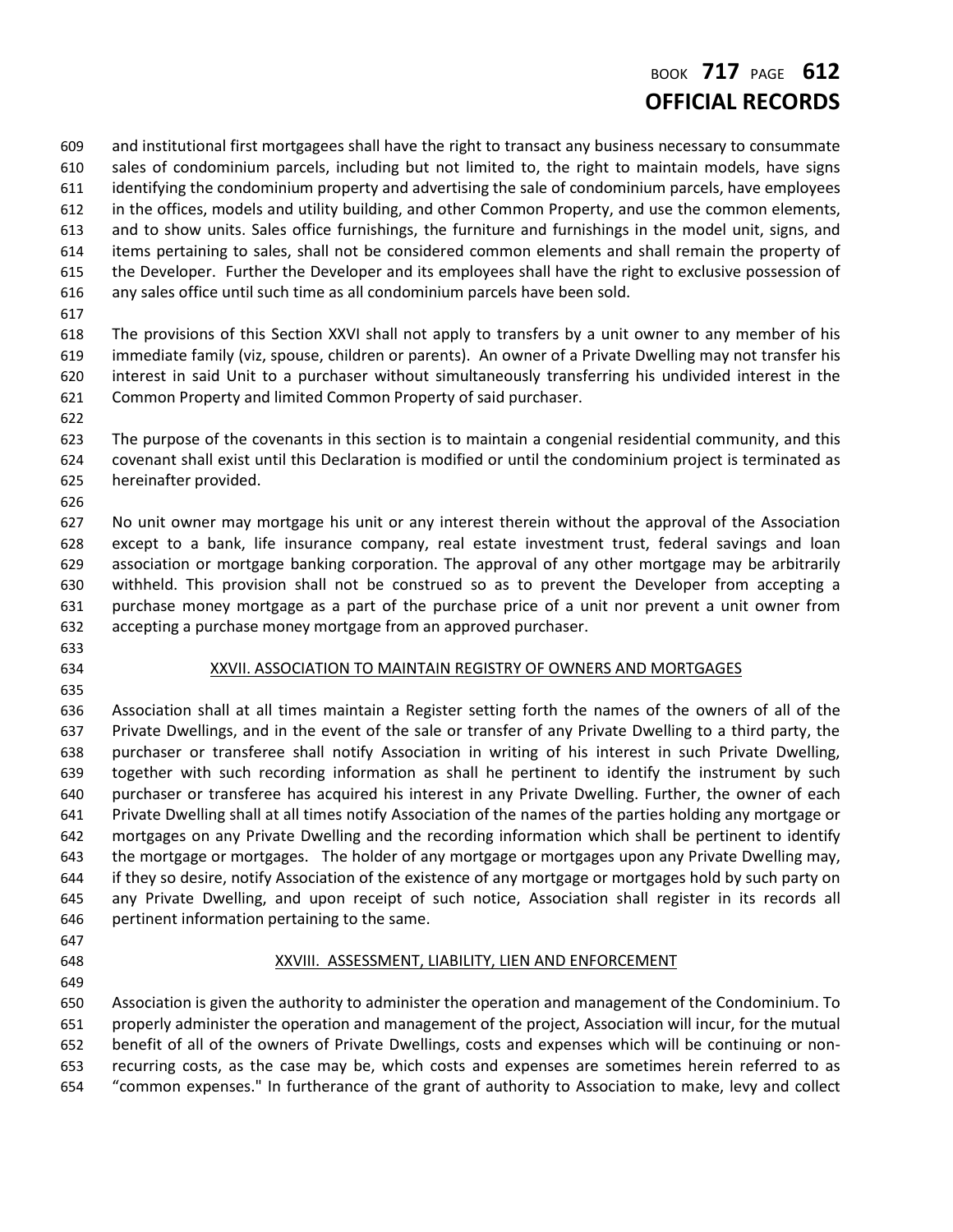# BOOK **717** PAGE **613 OFFICIAL RECORDS**

 assessments to pay the costs of the common expenses, the following provisions shall be operative and binding upon the owners of all Private Dwellings, to-wit:

 A. All assessments levied against the owners of Private Dwellings and said Private Dwellings shall be uniform and, unless specifically otherwise provided for in this Declaration of Condominium, the assessments made by Association shall be in such proportion that the amount of assessment levied against each owner of a Private Dwelling and his Private Dwelling shall bear the same ratio to the total assessment made against all owners of Private Dwellings and their Private Dwellings as does the undivided interest in Common Property appurtenant to each Private Dwelling bear to the total undivided interest in Common Property appurtenant to all Private Dwellings, without increase or dimunition for the existence of any exclusive right to use a parking space constituting Limited Common Property which may be an appurtenance to any Private Dwelling. Should Association be the owner of any Private Dwelling or Private Dwellings, the assessment which would otherwise be due and payable to Association by the owner of such Private Dwelling or Private Dwellings, reduced by the amount of income which may be derived from the leasing of such Private Dwelling or Private Dwellings by Association, shall be apportioned and assessment therefore levied ratably among the owners of all Private Dwellings which are not owned by Association, based upon their proportionate interests in the Common Property exclusive of the interests therein appurtenant to any Private Dwelling or Private Dwellings owned by Association.

 B. The assessment levied against the owner of each Private Dwelling and his Private Dwelling shall be payable in such installments and at such times as may be determined by the Board of Directors of Association.

 C. The Board of Directors of Association shall establish an annual budget in advance for such fiscal year which shall correspond to the calendar year, and such budget shall project all expenses for the forthcoming year which may be required for the proper operation, management, and maintenance of the Condominium, including a reasonable allowance for contingencies and reserves, such budget to take into account projected anticipated income which is to be applied in reduction of the amounts required to be collected as an assessment each year. Upon adoption of such annual budget by the Board of Directors of Association, copies of said budget shall be delivered to each owner of a Private Dwelling and the assessment for said year shall be established based upon said budget, although the delivery of a copy of said budget to each owner shall not affect the liability of any owner for such assessment. Should the Board of Directors at any time determine, in the sole discretion of said Board of Directors, that the assessments levied are or may prove to be insufficient to pay the costs of operation and management of the Condominium, or in the event of emergencies, said Board of Directors shall have the authority to levy such additional assessment or assessments, as it shall deem to be necessary.

 D. The Board of Directors of Association, in establishing said annual budget for operation, management and maintenance of the project, shall include therein a sum to be collected and maintained as a reserve fund for replacement of Common Property and Limited Common Property, which reserve fund shall be for the purpose of enabling Association to replace structural elements and mechanical equipment constituting a part of the Common Property and Limited Common Property, as well as the replacement of personal property which may constitute a portion of the Common Property held for the joint use and benefit of all of the owners of all Private Dwellings. The amount to be allocated to such reserve fund for replacements shall be established by said Board of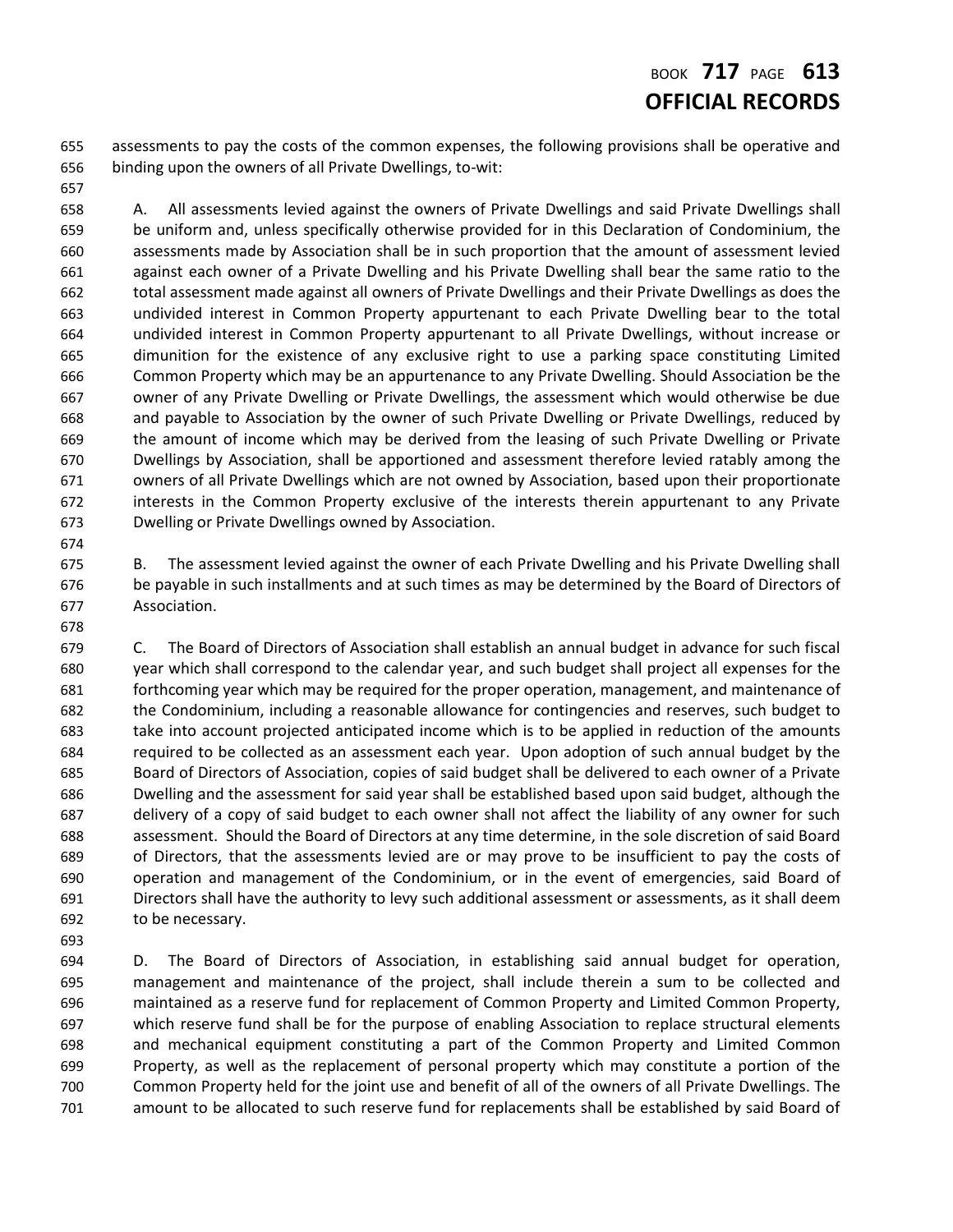# BOOK **717** PAGE **614 OFFICIAL RECORDS**

 Directors so as to accrue and maintain at all times a sum reasonably necessary to anticipate the need for replacement of said Common Property and Limited Common Property. The amount collected and allocated to the Reserve Fund for Replacements from time to time shall be maintained in a separate account by Association although nothing herein contained shall limit Association from applying any monies in such Reserve Fund for replacements to meet other needs or requirements of Association in operating or managing the Project in the event of emergencies, or in the event that the sums collected from the owners of Private Dwellings are insufficient to meet the then fiscal financial requirements of Association, but it shall not be a requirement that these monies be used for such latter purposes as a separate assessment may be levied therefore if deemed to be preferable by the Board of Directors of Association in the sole discretion of said Board of Directors.

 E. The Board of Directors of Association, in establishing said annual budget for operation, management and maintenance of the project, may include therein a sum to he collected and maintained as a general operating reserve which shall be used to provide a measure of financial stability during periods of special stress when such sums may be used to meet deficiency from time to time existing as a result of delinquent payment of assessments by owners of Private Dwellings as a result of emergencies or for other reason placing financial stress upon the Corporation. The annual amount allocated to such operating reserve and collected therefore shall be determined by the Board of Directors. In no event shall surplus or excess sums be construed as income to the Association, but will be a liability of the Association in favor of the Private Dwelling owners in direct proportion to their percentage of interest in the Common Property.

 F. All monies collected by Association shall be treated as the separate property of the said Association, and such monies may be applied by the said Association to the payment of any expense of operating and managing the Condominium, or to the proper undertaking of all acts and duties imposed upon it by virtue of this Declaration of Condominium and the Articles of Incorporation and By-Laws of said corporation, and as the monies for an assessment are paid unto Association by any owner of a Private Dwelling, the same may be co-mingled with the monies paid to the said Association by the other owners of Private Dwellings. Although all funds and other assets of Association, and any increments thereto or profits derived therefrom, or from the leasing or use of Common Property, shall be held for the benefit of the members of Association, no member of said Corporation shall have the right to assign, hypothecate, pledge or in any manner transfer his membership interest therein, except as an appurtenance to his private dwelling when the owner of a Private Dwelling shall cease to be a member of Association by reason of the divestment of this ownership of such Private Dwelling, by whatever means, Association shall not be required to account to much owner for any share of the funds or assets of Association, or which may have been paid to said Association by such owner, as all monies which any owner has paid to Association shall be and constitute an asset of said corporation which may be used in the operation and management of the Condominium.

 G. The payment of any assessment or installment thereof due to Association shall be in default if such assessment, or any installment thereof, is not paid unto Association, on or before the due date for such payment when in default, the Association shall bear interest at the rate of ten (10%) percent per annum until such delinquent assessment or installment thereof and all interest due thereon has been paid in full to Association.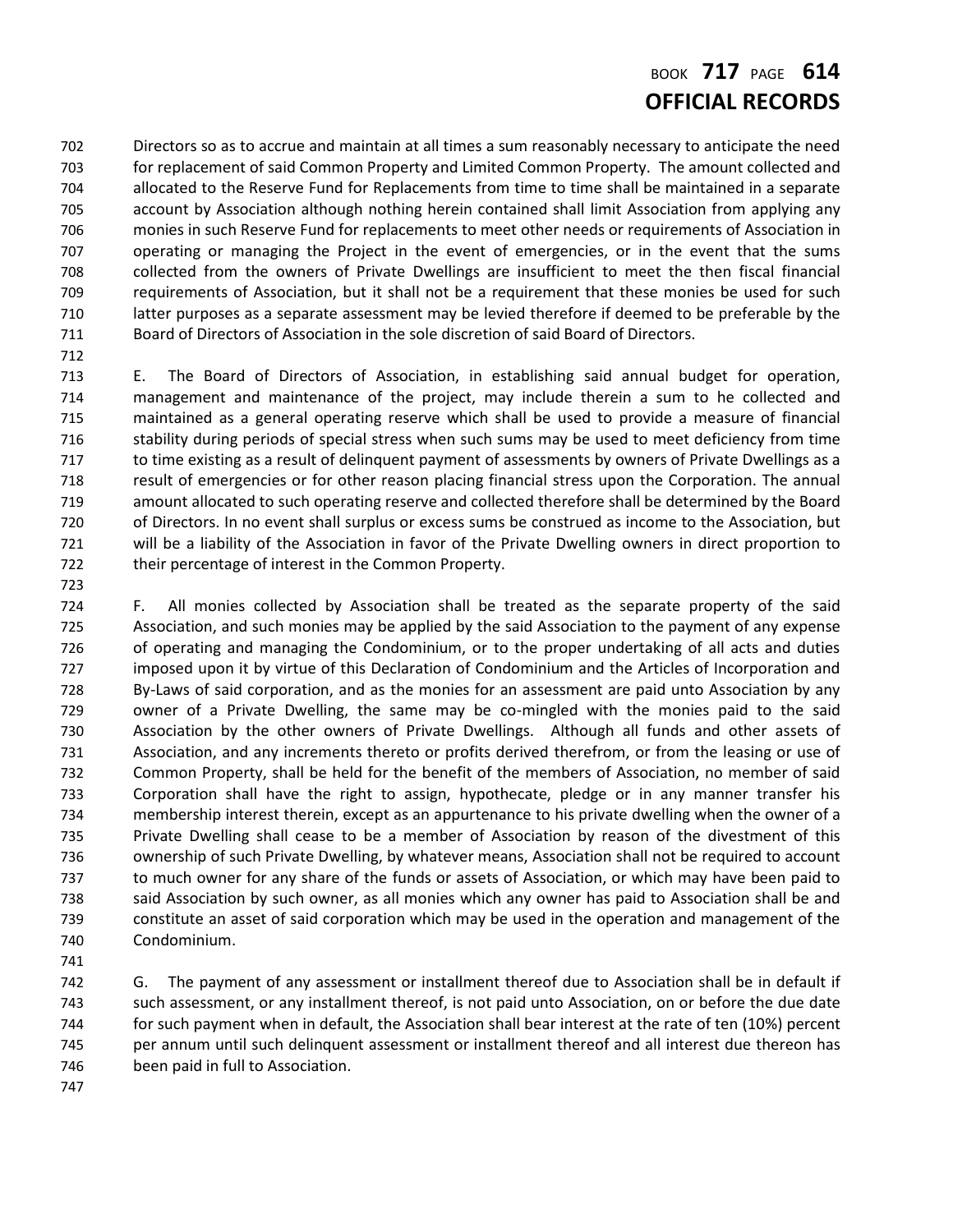# BOOK **717** PAGE **615 OFFICIAL RECORDS**

 H. The owner or owners of each Private Dwelling shall be personally liable, jointly and severally, as the case may delinquent assessment or delinquent installment thereof due to be, to Association for the payment of all assessments, regular or special which may be levied by Association and are attributable to said owner or owners condominium parcel while such party or parties are owner or owners of a Private Dwelling in the Condominium. In the event that any owner or owners are in default in payment of any assessment or installment thereof owing to Association, such owner or owners of any Private Dwelling shall be personally liable, jointly and severally, for interest on such delinquent assessment or installment thereof as above provided, and for all costs of collection such assessment or installment thereof and interest thereon, including a reasonable attorney's fee, whether suit be brought or not.

 I. No owner of a Private Dwelling may exempt himself from liability for any assessment levied against such owner and his Private Dwelling by waiver of the use or enjoyment of any of the Common Property, or by abandonment of the Private Dwelling, or in any other manner.

 J. Recognizing that the necessity for providing proper operation and management of the project entails the continuing payment of costs and expenses therefore, which results in benefit to all of the owners of Private Dwelling, and that the payment of such common expense represented by the assessments levied and collected by Association is necessary in order to preserve and protect the investment of the owner of each Private Dwelling; the Association is hereby granted a lien subject to provisions of paragraph K below upon such Private Dwelling and its appurtenant undivided interest in Common Property and, if applicable, upon such exclusive right to use a parking space constituting Limited Common Property which may be an appurtenance to any such Private Dwelling, which lien shall secure and does secure the monies due for all assessments now or hereafter levied against the owner of each Private Dwelling, which lien shall also secure interest, if any, which may be due on the amount of any delinquent assessments owing to Association, and which lien shall also secure all costs and expenses, including a reasonable attorney's fee, which may be incurred by Association in enforcing this lien upon said Private Dwelling and its appurtenant undivided interest in the Common Property and Limited Common Property. The lien granted to Association may be foreclosed in the same manner as real estate mortgages may be foreclosed in the State of Florida; and in any suit for the foreclosure of said lien, the Association shall be entitled to rental from the owner of any Private Dwelling from the date on which the payment of any assessment or installment thereof became delinquent and shall be entitled to the appointment of a receiver for said Private Dwelling, without notice to the owner of such Private Dwelling. The rental required to be paid shall be equal to the rental charged on comparable type of dwelling units. The lien granted to the Association shall further secure such advances for taxes, and payments on account of superior mortgages, liens or encumbrances which may be required to be advanced by the Association in order to preserve and protect its lien, and the Association shall further be entitled to interest at the rate of ten (10%) percent per annum on any such advances made for such purpose.

 K. The lien herein granted unto Association shall be effective from and after the time of recording in the public records of Okaloosa County, Florida, a claim of lien stating the description of the Private Dwelling encumbered thereby, the name of the record owner, the amount due and the date when due, and the lien shall continue in effect until all sums secured by said lien, as herein provided shall have been fully paid. Such claims of lien shall include only assessments which are due and payable when the claim of lien is recorded, plus interest, costs, attorneys' fees, advances to pay taxes and prior encumbrances and interest thereon, all as above provided. Such claim of lien shall be signed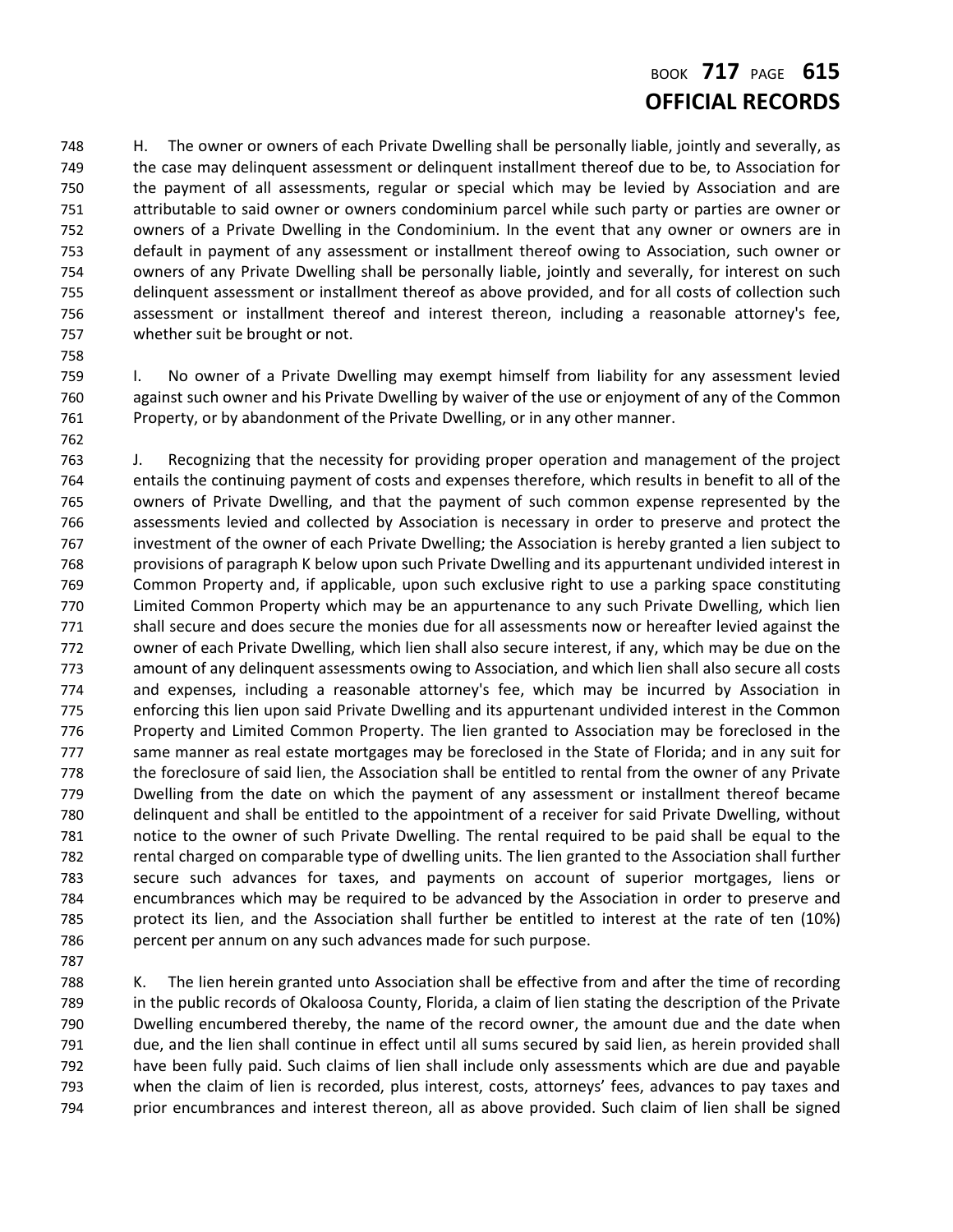### BOOK **717** PAGE **616 OFFICIAL RECORDS**

 and verified by an officer or agent of the Association. Upon full payment of all sums secured by such claim of lien, the same shall be satisfied of record. The claim of lien filed by the Association shall be subordinate to the lien of any mortgage or any other lien recorded prior to the time of recording of the Association's claim of lien. In the event that any person, firm or corporation shall acquire Title to any Private Dwelling, and its appurtenant undivided interest in Common Property by virtue of any foreclosure or judicial sale or through voluntary conveyance in lieu of foreclosure and judicial sale, such persons, firm or corporation so acquiring title shall only be liable and obligated for assessments as shall accrue and become due and payable for said Private Dwelling and its appurtenant undivided interest in Common Property subsequent to the date of acquisition of such title, and shall not be liable for the payment of any assessments which were in default and delinquent at the time it acquired such title. In the event of the acquisition of title to a Private Dwelling by foreclosure or 806 judicial sale, or through voluntary conveyance in lieu of foreclosure and judicial sale, any assessment or assessments as to which the party so acquiring title shall not be liable shall be absorbed and paid by all owners of all Private Dwellings as a part of the common expense, although nothing herein contained shall be construed as releasing the party liable for such delinquent assessment from the 810 payment thereof or the enforcement of collection of such payment by Means other than foreclosure. 

 L. The Condominium Association may acquire and enter into agreements from time to time whereby it acquires leaseholds, memberships and other possessory or use interests in lands or facilities including but not limited to country clubs, golf courses, marinas and other recreational facilities whether or not contiguous to the lands of the Condominium, intended to provide for the enjoyment, recreation and other use of benefit of the unit owners. The expense of rental, membership fees, operations, replacements and other undertakings in connection therewith shall be common expenses together with all other expenses and costs herein or by law defined as common expenses. So long as the Association shall be subject to the provisions, covenants, conditions or promises contained in any lease or other undertaking entered into under the authority of this paragraph L, then this paragraph L may not be modified, amended or changed in any regard without the consent in writing of the Lessor therein, or the equivalent party, if he be not properly denominated "lessor" which consent shall be evidenced by said lessor or equivalent party joining in the execution of the certificate of amendment, with the formalities required for deeds.

826 M. Whenever any Private Dwelling may be leased, sold or mortgaged by the owner thereof, which lease or sale shall be concluded only upon compliance with other provisions of this Declaration of condominium, Association, upon written request of the owner of such Private Dwelling, shall furnish to the proposed lessee, purchaser or mortgagee, a statement verifying the status of payment of any assessment which shall be due and payable to Association by the owner of such Private Dwelling. Such statement shall be executed by any officer of the Corporation and any lessee, purchaser or mortgagee may rely upon such statement in concluding the proposed lease, purchase or mortgage transaction, and Association shall be bound by such statement.

 In the event that a Private Dwelling is to be leased, sold or mortgaged at the time when payment of any assessment against the owner of said Private Dwelling and such Private Dwelling due to Association shall be in default (whether or not a claim of lien has been recorded by the Association), then the rent, proceeds of such purchase or mortgage proceeds, shall be applied by the lessee, purchaser or mortgagee first to payment of any then delinquent assessment or installments thereof due to Association before the payment of any rent, proceeds of purchase or mortgage proceeds to the owner of any Private Dwelling who is responsible for payment of such delinquent assessment.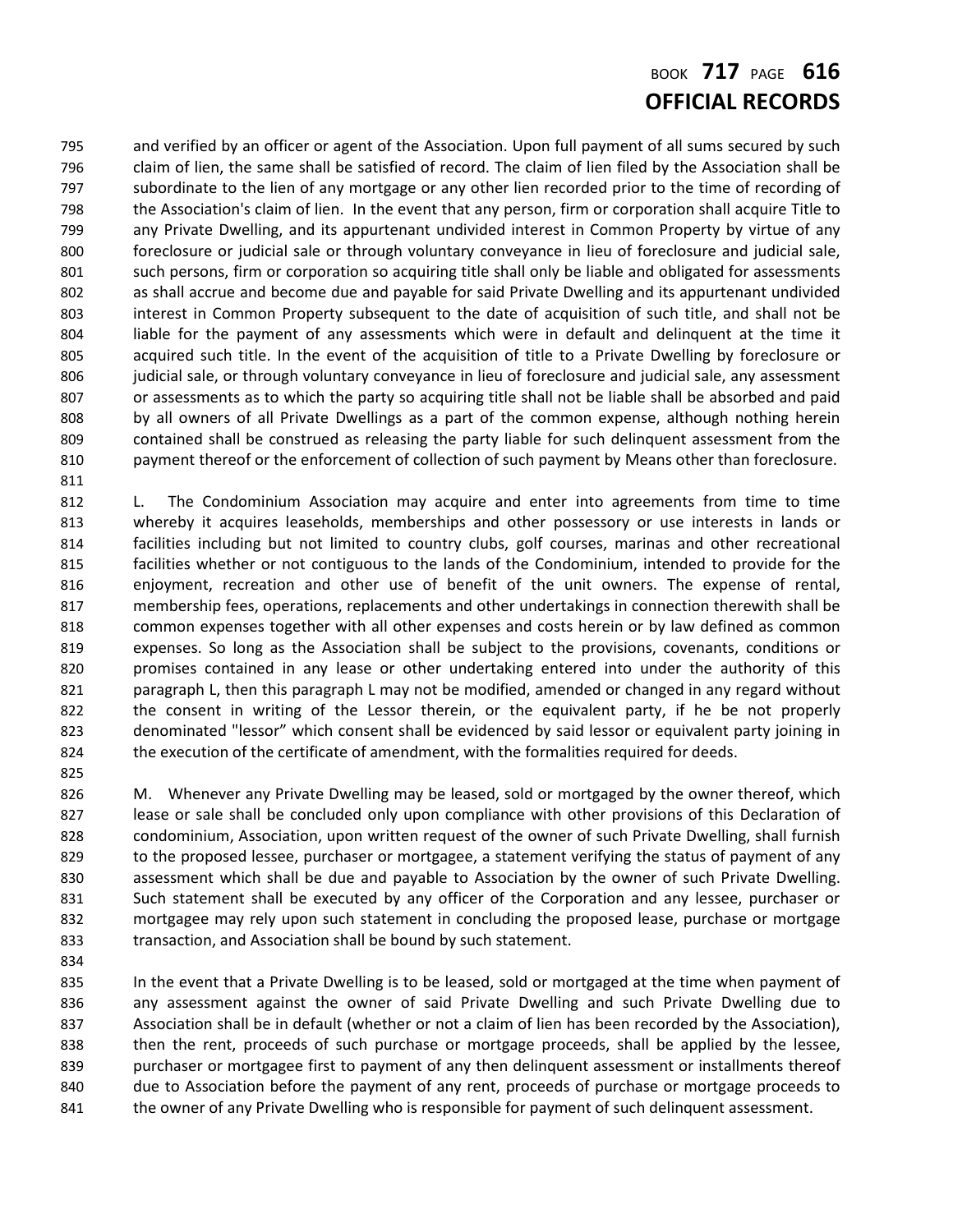### BOOK **717** PAGE **617 OFFICIAL RECORDS**

 In any voluntary conveyance of a Private Dwelling, the grantee, except as provided in paragraph K above, shall be jointly and severally liable with the grantor for all unpaid assessments against grantor made prior to the time of such voluntary conveyance, without prejudice to the rights of the grantee 845 to recover from the grantor the amounts paid by the grantee therefore.

 Institution of a suit at law to attempt to effect collection of the payment of any delinquent assessment shall not be deemed to be an election by Association which shall prevent its thereafter seeking enforcement of the collection of any sums remaining owing to it by foreclosure, nor shall proceeding by foreclosure to attempt to effect such collection be deemed to be an election precluding the institution of suit at law to attempt to effect collection of any sums then remaining due to it.

#### 854 XXIX. TERMINATION

 If this Declaration of Condominium and the plan of Condominium ownership established herein is to be terminated, then a Certificate of Resolution of the Board of Directors of Association to said effect and notice of the cancellation and termination hereof shall be executed by the President and Secretary of Association in a recordable form, and such instrument shall be recorded in the public records of Okaloosa County, Florida. Upon termination of this Declaration of condominium and the Plan of Condominium Ownership established herein, all of the owners of Private Dwellings shall be and become tenants in common as to the ownership of the Condominium property herein described, and any then remaining improvements thereon, the undivided interest in such property and remaining improvements held by the owner or owners of each Private Dwelling to be the same as the undivided interest in Common Property which was formerly appurtenant to such Private Dwelling and the lien of any mortgage or other encumbrance upon each Private Dwelling shall attach, in the 867 same order of priority, to the percentage of undivided interest of the owner of a Private Dwelling in the property and then remaining improvements as above provided. Upon termination of this Declaration of Condominium and the Plan of Condominium Ownership established herein, the Insurance Trustee shall distribute any insurance proceeds which may be due under any policy or 871 policies of casualty insurance to the owners of the Private Dwellings and mortgagees, as their respective interests may appear, such distribution to be made to the owner pr owners of each Private Dwelling in accordance with their then undivided interest in the Condominium property and remaining improvements as herein before provided. The assets of Association, upon termination of the Plan of Condominium Ownership created hereby, shall then be distributed to all of the owner or 876 owners of each Private Dwelling and to his or their mortgagees, as their respective interests may appear, in the same manner as was above provided for the distribution of any final insurance proceeds.

 This Declaration of Condominium and Plan of Condominium Ownership may only be terminated by the unanimous consent of all of the owners of all Private Dwellings and all of the parties holding mortgages, liens or other encumbrances against any of said Private Dwellings, in which event, the termination of the Condominium shall be by such plan as may then be adopted by said owners and parties holding any mortgages, liens or other encumbrances. Such election to terminate this Declaration of Condominium and the Plan of condominium Ownership established herein shall be executed in writing by all of the aforenamed parties, and such instrument or instruments shall be recorded in the public records of Okaloosa County, Florida.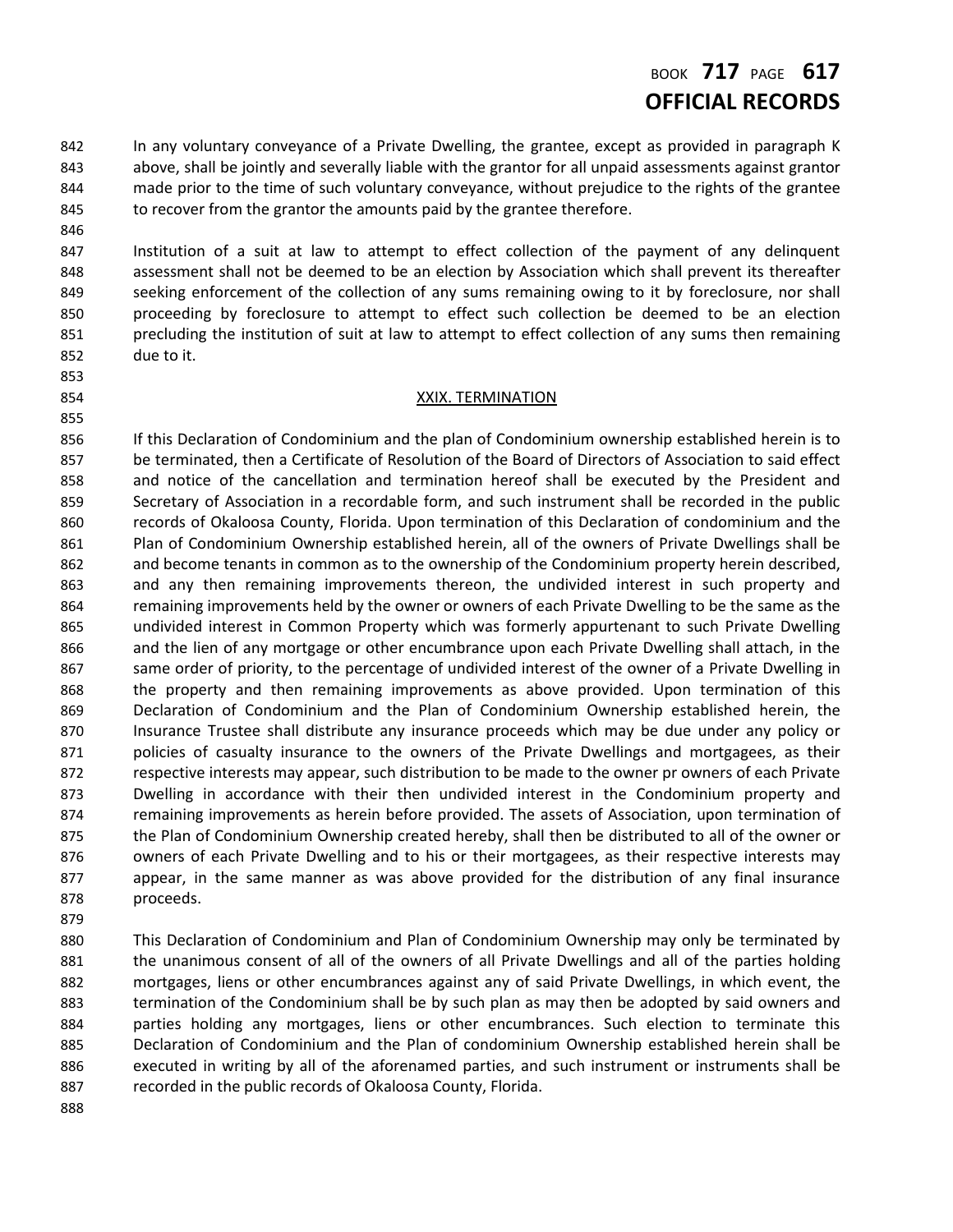### BOOK **717** PAGE **618 OFFICIAL RECORDS**

 In the event of the termination of the Condominium as above provided, any exclusive right to use a parking space constituting Limited Common Property and which may be an appurtenance to any Private Dwelling shall be automatically cancelled and terminated, and all Limited Common Property shall be treated in the same manner as though the same constituted a portion of Common Property as to which no exclusive rights to use the same for parking purposes ever existed.

#### 895 XXX. AMENDMENT OF DECLARATION

 Except for any alteration in the percentage of ownership in Common Property appurtenant to each Private Dwelling, or alteration of the basis for apportionment of assessment which may be levied by Association in accordance with the provisions hereto, in which said instances consent of all of the owners of all Private Dwellings, their lessees and their respective mortgagees shall be required, and except for any alteration, amendment and modification of the rights and privileges granted and reserved hereunder in favor of CENTURY PARK WEST, INC., which said rights and privileges shall only be altered, amended or modified with its express written consent, this Declaration of Condominium may be amended in the following manner:

 An amendment or amendments to this Declaration of Condominium may be proposed by the Board of Directors of Association acting upon a vote of the majority of the directors, or by the members of Association owning a majority of the Private Dwellings in the Condominium, whether meeting as members or by instrument in writing by them. Upon any amendments to this Declaration of Condominium being proposed by said Board of Directors or members, such proposed amendment or amendments shall be transmitted to the President of the Association, or other officer of Association in the absence of the President, who shall thereupon call a special meeting of the members of Association for a date not sooner than twenty (20) days nor later than sixty (60) days from receipt by him of the proposed amendment or amendments, and it shall be the duty of the Secretary to give to each member written or printed notice of such special meeting, stating the time and place thereof, and reciting the proposed amendment or amendments in reasonably detailed form, which notice shall be mailed not less than ten (10) days nor more than thirty (30) days before the date set for such special meeting. If mailed, such notice shall be deemed to be properly given when deposited in the United States mail addressed to the member at his post office address as it appears on the records of Association, the postage thereon prepaid. Any member may, by written waiver of notice signed by such member, waive such notice and such waiver, when filed in the records of Association, whether before or after the holding of the meeting, shall be deemed equivalent to the giving of such notice to 923 such member. At such meeting, the amendment or amendments proposed must be approved by an affirmative vote of the members owning not less than three-fourths of the Private Dwellings in the Condominium in order for such amendment or amendments to become effective. Thereupon, such amendment or amendments of this Declaration of Condominium shall be transcribed and certified by the President and Secretary of Association as having been duly adopted, and the original or an executed copy of such amendment or amendments so certified and executed with the same formalities as a deed shall be recorded in the public records of Okaloosa County, Florida, within ten (10) days from the date on which the same became effective, such amendment or amendments to specifically refer to the recording data identifying the Declaration of Condominium. Thereafter, a copy of said amendment or amendments in the form in which the same were placed of record by the officers of Association shall he delivered to all of the owners of all Private Dwellings, but delivery of a copy thereof shall not be a condition precedent to the effectiveness of such amendment or amendments. At any meeting held to consider such amendment or amendments, the written vote of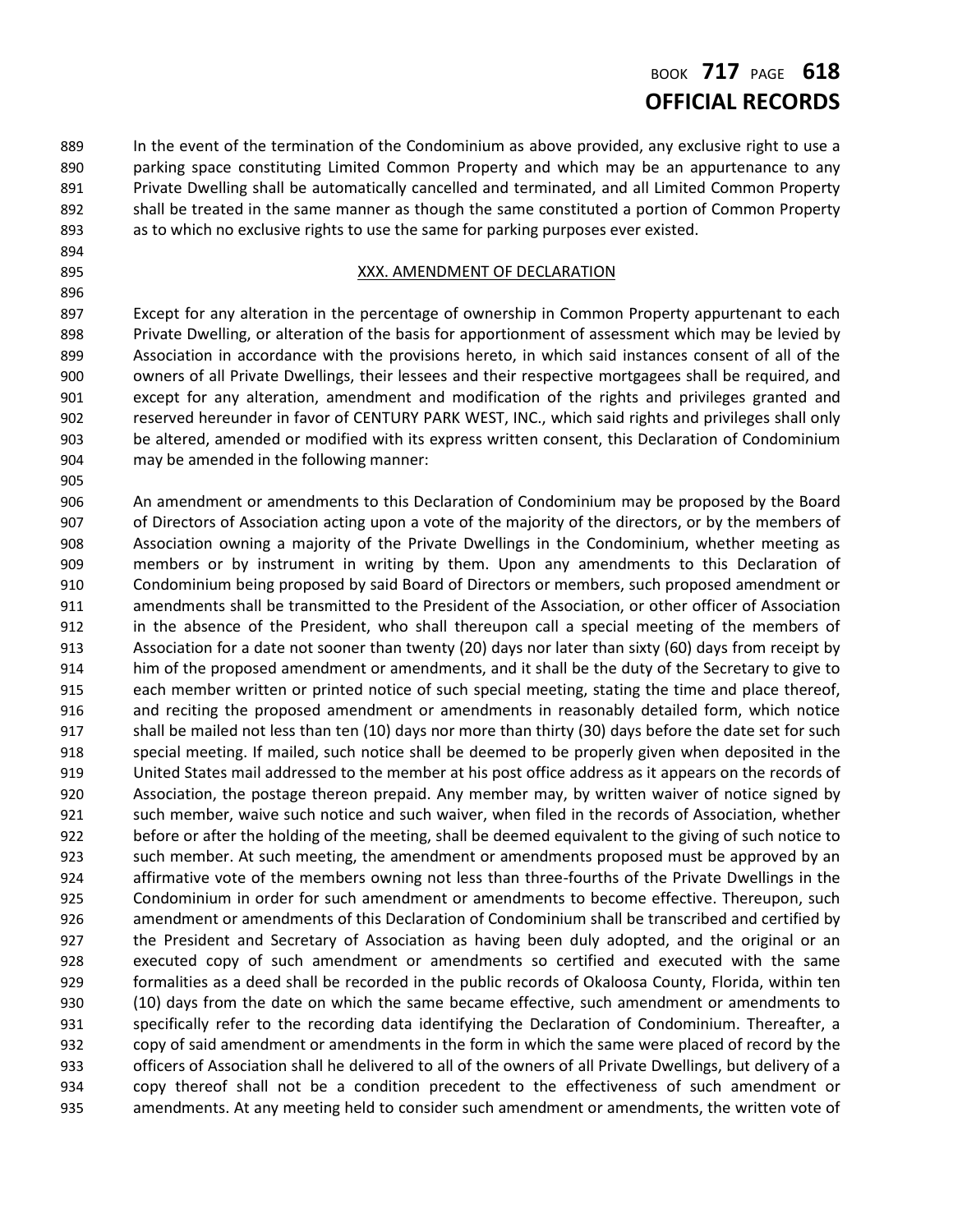# BOOK **717** PAGE **619 OFFICIAL RECORDS**

 any member of Association shall be recognized if such member is not in attendance at such meeting or represented thereat by proxy, provided such written vote is delivered to the Secretary of Association at or prior to such meeting.

 No amendment to the Declaration of Condominium shall be effective to change any condominium parcel unless the record owner thereof and all record owners of liens thereon shall join in the execution of said amendment. No amendment of any condominium documents shall discriminate against any unit owner, group of owners or mortgagees unless the parties so affected shall consent to such amendment. Prior to the first annual meeting of the members of Association, with the written consent of any institutional mortgagees, Developer shall have the right to make changes in the Declaration of Condominium, By-Laws, Articles of Incorporation of CENTURY PARK VILLAS, INC., any exhibits thereto, including the plat thereof, so long as such changes do not decrease the member's share of the general common elements or increase a member's percentage of the common expenses or ground rentals, or change or modify the percentage of votes which may be cast by any member, or change the location of the individual unit sold to a member, or substantially decrease the size of any unit.

#### XXXI. REMEDIES IN EVENT OF DEFAULT

 The owner or owners of each Private Dwelling shall be governed by and shall comply with the provisions of this Declaration of Condominium, the Articles of Incorporation, By-Laws of Association and Association Rules and Regulations, as any of the same are now constituted or as they may be amended from time to time. A default by the owner or owners of any Private Dwelling shall entitle Association or the owner or owners of other Private Dwelling or Private Dwellings to the following relief:

 A. Failure to comply with any of the terms of this Declaration of Condominium or other restrictions and regulations contained in the Articles of Incorporation, By-Laws of Association, or Association Rules and Regulations, as any of the same are now constituted, or as they may be amended from time to time shall be grounds for relief, which may include, without intending to limit the same, an action to recover sums due for damages, injunctive relief, foreclosure of lien, or any combination thereof, and which relief may be sought by Association, or, if appropriate, by an aggrieved owner of a Private Dwelling.

 B. The owner or owners of each Private Dwelling shall be liable for the expense of any maintenance, repair or replacement rendered necessary by his act, neglect or carelessness, or by that 972 of any member of his family, or his or their guests or lessees, but only to the extent that such expenses are not met by the proceeds of insurance carried by Association. Such liability shall include any increase in fire insurance rates occasioned by use, misuse, occupancy or abandonment of a Private Dwelling or its appurtenances. Nothing herein contained, however, shall be construed no as to modify any waiver by insurance companies of rights of subrogation.

 C. In any proceeding arising because of an alleged default by the owner of any Private Dwelling, the Association, if successful, shall he entitled to recover the costs of the proceeding, and such reasonable attorney's fees as may be determined by the Court, but in no event shall the owner of any Private Dwelling be entitled to such attorneys fees.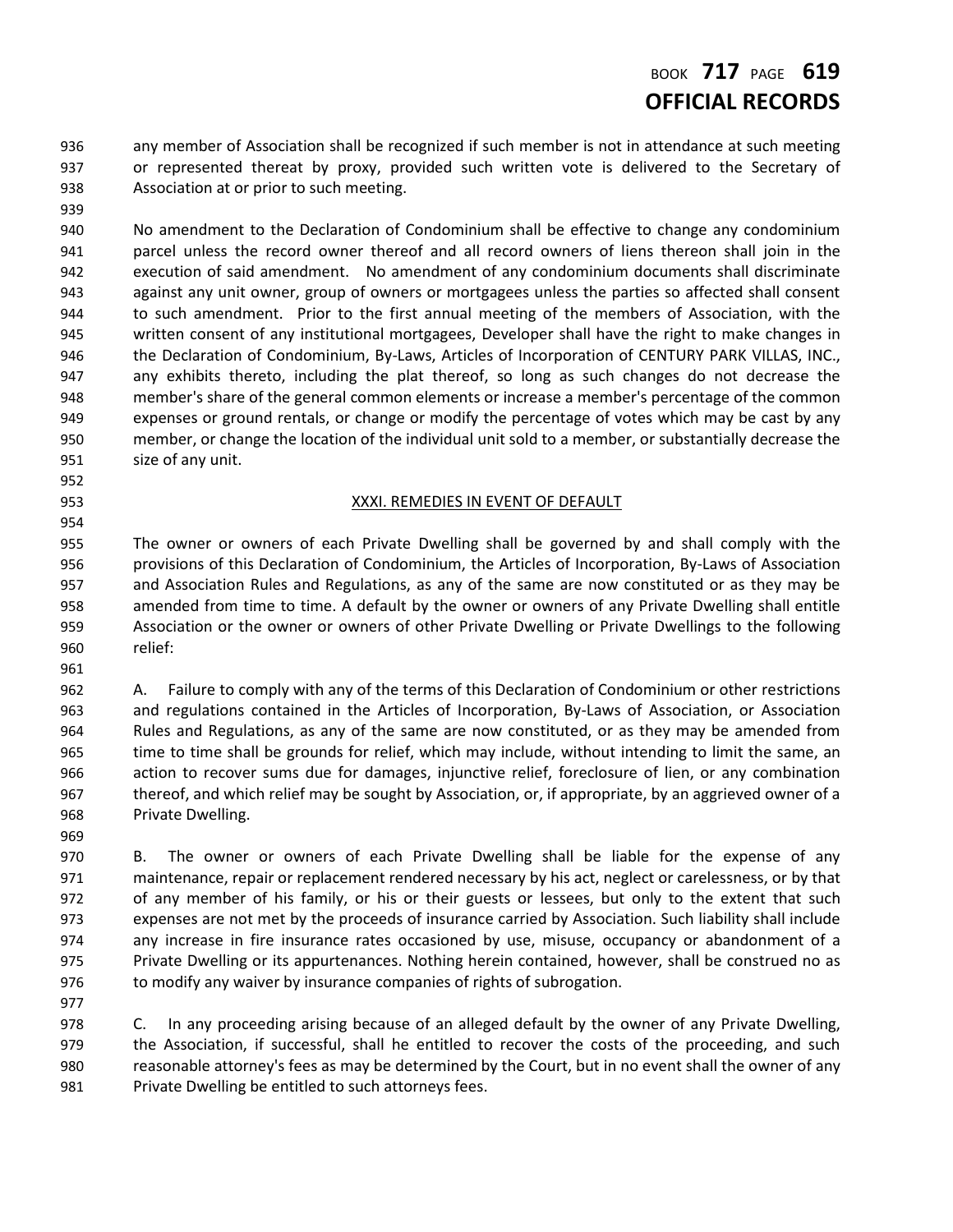# BOOK **717** PAGE **620 OFFICIAL RECORDS**

 D. The failure of Association or of the owner of a Private Dwelling to enforce any right, provision, covenant or condition which may be granted by this Declaration or other above mentioned documents shall not constitute a waiver of the right of the Association or of the owner of a Private Dwelling to enforce such right, provision, covenant or condition in the future.

 E. All rights, remedies and privileges granted to Association or the owner or owners or a Private Dwelling pursuant to any terms, provisions, covenants or conditions of this Declaration or other above mentioned documents, shall be deemed to be cumulative, and the exercise of any one or more shall not be deemed to constitute an election of remedies, nor shall it preclude the party, thus exercising the same from exercising such other and additional rights, remedies, or privileges as may be available to such party at law or in equity.

### XXXII. USE OR ACQUISITION INTEREST IN THE CONDOMINIUM TO RENDER USER OR ACQUIRER SUBJECT TO PROVISIONS OF DECLARATION OF CONDOMINIUM RULES & REGULATIONS

 All present or future owners, tenants or any other person who might use the facilities of the Condominium in any manner, are subject to the provisions of this Declaration of Condominium, the Articles of Incorporation, the By-Laws and Rules and Regulations and the mere acquisition or rental of any Private, Dwelling, or the mere act of occupancy of any Private Dwelling, shall signify that the provisions of this declaration of condominium are accepted and ratified in all respects.

### XXXIII. DEVELOPERS UNITS AND PRIVILEGES

 A. The Developer at the time of the recording of this Declaration of Condominium, is the owner in fee simple of all of the individual condominium units together with any appurtenances thereto. The Developer is irrevocably empowered notwithstanding anything herein to the contrary, to sell, lease or rent units to any persons approved by it, including any units reacquired by the Developer. Said Developer shall have the right to transact on the condominium property any business necessary to consummate sale of units, including, but not limited to the right to maintain models, have signs, employees in the office use the common elements and to show units. A sales office, signs, and all items pertaining to sales shall not be considered common elements and remain the property of the Developer. In the event there are unsold units, the Developer retains the right to be the owner thereof, under the same terms and conditions as others save for this right to sell, rent or lease, as contained in this paragraph.

 B. The Developer retains the right to elect a majority of the members of the Board of Directors of CENTURY PARK VILLAS, Inc., until such time as it has sold all the units in CENTURY PARK WEST, a Condominium. Said right to elect a majority of the members of the Board of Directors shall expire two (2) years from date of recording of the Declaration of Condominium.

 C. Until such time as the Developer has sold all of the units in CENTURY PARK WEST, a Condominium, it shall be assessed on unsold units only for that part of the common expense for maintenance and operations which are in excess of the sums collected by assessments against the owners of the other units. Neither the Association, or any other owner of a unit shall be liable for paying the assessments or rentals due on any units owned by the Developer.

D. This Article XXXIII shall not be subject to amendment.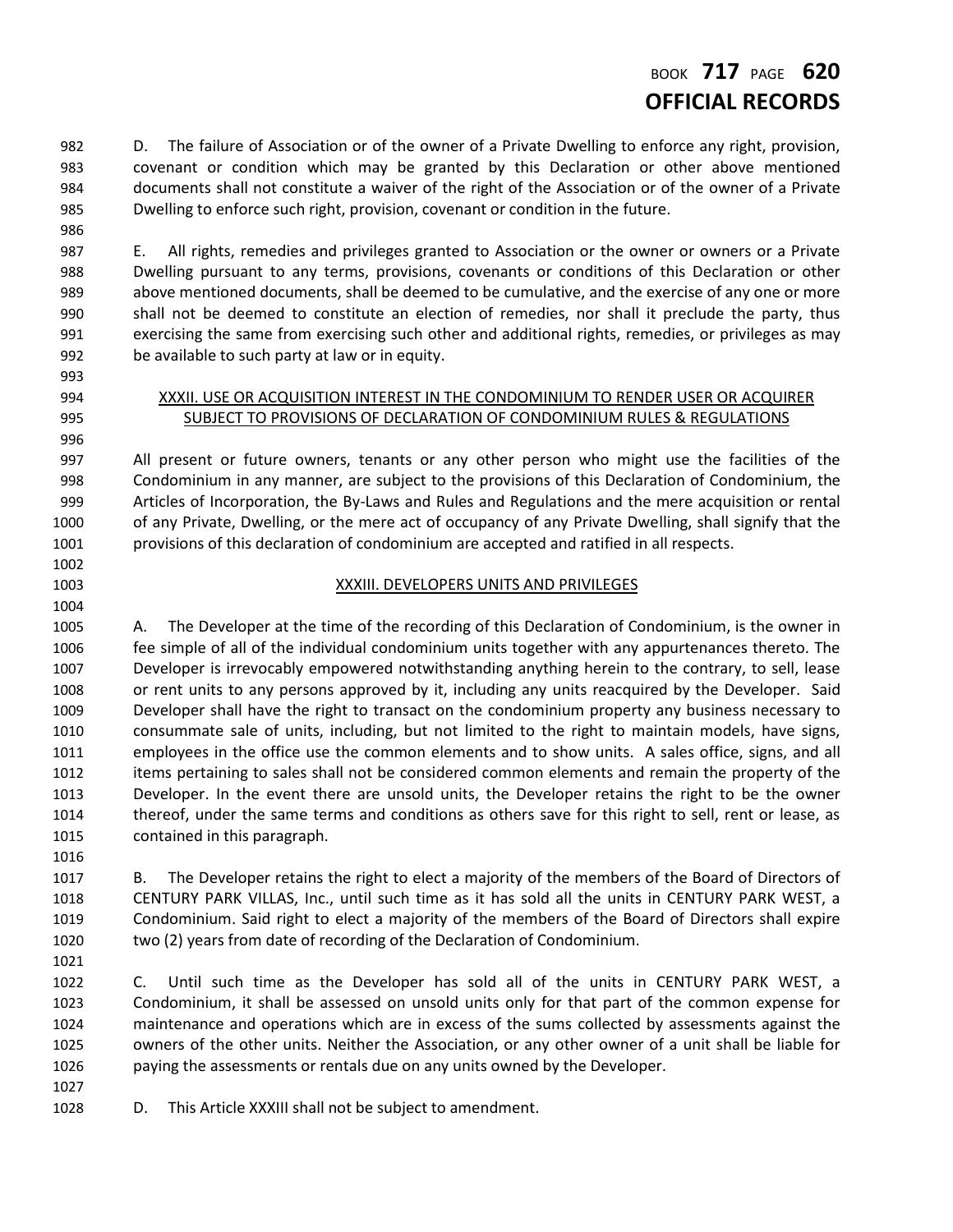# BOOK **717** PAGE **621 OFFICIAL RECORDS**

### XXXIV. SEVERABILITY In the event that any of the terms, provisions or covenants of this Declaration of Condominium are held to be partially or wholly invalid or unenforceable for any reason whatsoever, such holding shall not affect, alter, modify or impair in any manner whatsoever any of the other terms, provisions or covenants hereof or the remaining portions of any terms, provisions or covenants held to be partially invalid or unenforceable. XXXV. LIBERAL CONSTRUCTION The provisions of this Declaration of Condominium, shall be liberally construed to effectuate its purpose of creating a uniform Plan of Condominium Ownership. XXXVI. TERMS AND DEFINITIONS The words, Condominium, Condominium Property and Apartment Building and Apartment Building Property have been used synonymously herein. The words Apartment, Apartment Unit and Private Dwelling have been used synonymously herein. CENTURY PARK VILLAS, INC., is a Florida corporation organized under Chapter 617 of the Florida Statutes as a nonprofit corporation, and is sometimes referred to herein as Corporation or Association. The declaror is the fee simple title holder to the real property upon which the Condominium Apartment Building has been constructed. The declaror will transfer and convey to Association's members the fee simple title interest to each of the Private Dwellings, subject to condition of title as reflected by the public records. The term "owner" means the person, firm or corporation, owning the fee simple title interest in any Private Dwelling. Institutional first mortgage means a first mortgage originally executed and delivered to a bank, a federal savings association, insurance company, mortgage company authorized to transact business in the State of Florida, or real estate investment trust, creating a first mortgage lien on a unit together with any other interest or undivided share in the common elements appurtenant to such unit. XXXVII. CAPTIONS AND CHANGES Captions or initialed changes in the Declaration of Condominium and/or the By-Laws of the Association are used solely as a convenience and should not be regarded as a change in the meaning of any of the text of such documents. XXXVIII. DECLARATION OF CONDOMINIUM BINDING UPON DECLAROR, ITS SUCCESSORS AND ASSIGNS, AND SUBSEQUENT OWNERS